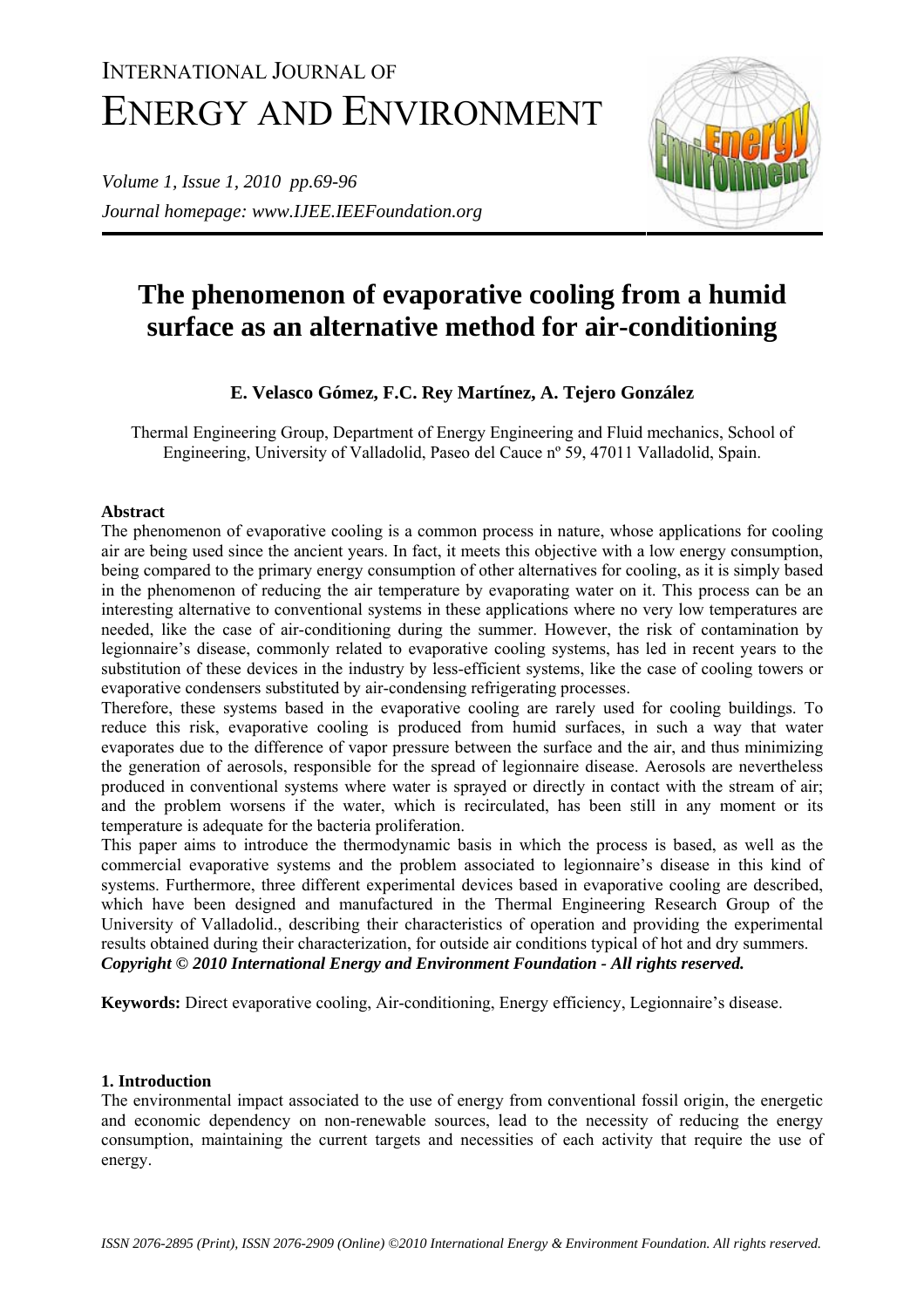Figures about the energy consumption by fields show that from 20% to 40% of the total energy demand in developing countries is generated in buildings, depending on the climatic conditions [1]. Moreover, due to the high number of users of the building sector, an improvement on the energy efficiency of the systems leads to an important decrement on the energy consumption, thus being this sector one of the most interesting fields to focus the activity to improve the energy efficiency. However, not only the economic savings have to be considered in the study of the improvements in energy efficiency, whose profitability is commonly uncertain, but also the reduction in the environmental impact or in the misused of natural resources implied [2].

Despite the fact that the priority of the new dispositions introduced for energy management, new devices and generators among others, is to reduce the energy consumption in buildings, they must ensure a proper comfort level and well being of their users [3]. Consequently, it should be considered the introduction of systems that permit condition the hygrothermal environment of the rooms, maintaining an adequate indoor air quality and thermal comfort, with low energy requirements, when providing energetic viable solutions to obtain a proper thermal environment in buildings.

There are many sustainable alternatives in the air-conditioning of buildings, which consist in minimizing the energy demand by improving the thermal insulation, taking advantage of the bioclimatic facilities, or using energy resources different from the conventional ones, like solar energy generation, geothermic heat pumps, or evaporative cooling systems, which are the ones studied in this work.

This paper introduces the characteristics as well as some of the experimental results obtained for different prototypes based in the phenomenon of evaporative cooling, and that have been developed in the Thermal Engineering Research Group of the University of Valladolid.

#### **2. History of evaporative cooling**

Many examples of the application of the phenomenon of evaporative cooling can be found, such as the metabolic regulation of the human body temperature through the evaporation of sweat from the skin, the use of cooling towers or evaporative condensers, the cooling of pools by the evaporation of the water, etc. Furthermore, it was the most widespread method to cool the environment in ancient years, before developing the principles of refrigeration by mechanical compression or absorption. It is important to note which are the historical background and the development of this technology till nowadays. Originally, this process was firstly applied by humankind in Near East, where the dry and hot climate was favorable to its application. Thus, in paintings from Ancient Egypt (2500 B.C.) it can be seen how slaves fanned big vessels filled with water, which were porous enough to permit this water to pass through the ceramic wall and maintain the surface humid, evaporating into the air [4].

Other paintings from Rome, founded in a wall from Herculano (70 A.D.), show a big Wessel made of leather used to cool the drinking water making use of this process. Similarly, the Persian and American Indians tents were maintained humid to be cooled. Other similar applications of the evaporative cooling are used nowadays, like the water bottles of the soldiers covered with wet cloth; or the drinking jugs, which provide drinking water at a temperature below that of the environment.

Moreover, old buildings from Iran were commonly cooled by this process, as they were partially built underground to avoid solar radiation, while the upper terraces were provided with pools of water cooled in a kind of cooling towers.

During Middle Age, the Islam spreads this technology all throughout the Occidental countries, and evaporative cooling systems start being used in Mediterranean areas. Leonardo da Vinci probably built the first mechanical air-cooler made of a hollow wheel through which the air was conducted, keeping in contact with a water curtain that fell into different chambers, cooling and purifying the air. The system included wood valves to control it, and it was designed to cool the rooms of his boss' wife [5].

The first rigorous analysis of the direct and indirect evaporative systems, considering both the advantages and disadvantages and indicating and establishing some basis about their design, was developed by Dr. John R. Watt, who worked for the Research Laboratory of the U.S. Navy. He built and studied four prototypes of plate evaporative coolers, one of them constituted of two stages; as well as a cooling tower and coil, determining their efficiency and cooling capacity [6].

Currently, the work developed by Dr. Donald Pescod gathers different studies about plate evaporative coolers, being the pioneers in using plastic materials for the plates, and in creating artificial turbulences to minimize the stillness of the air film, reaching really high heat-transfer areas in compact distributions [7]. As the main resistance to heat-transfer can be found in the air on the dry face of the system, the advantage of the higher thermal conductance of metals than that of plastics is negligible. Moreover,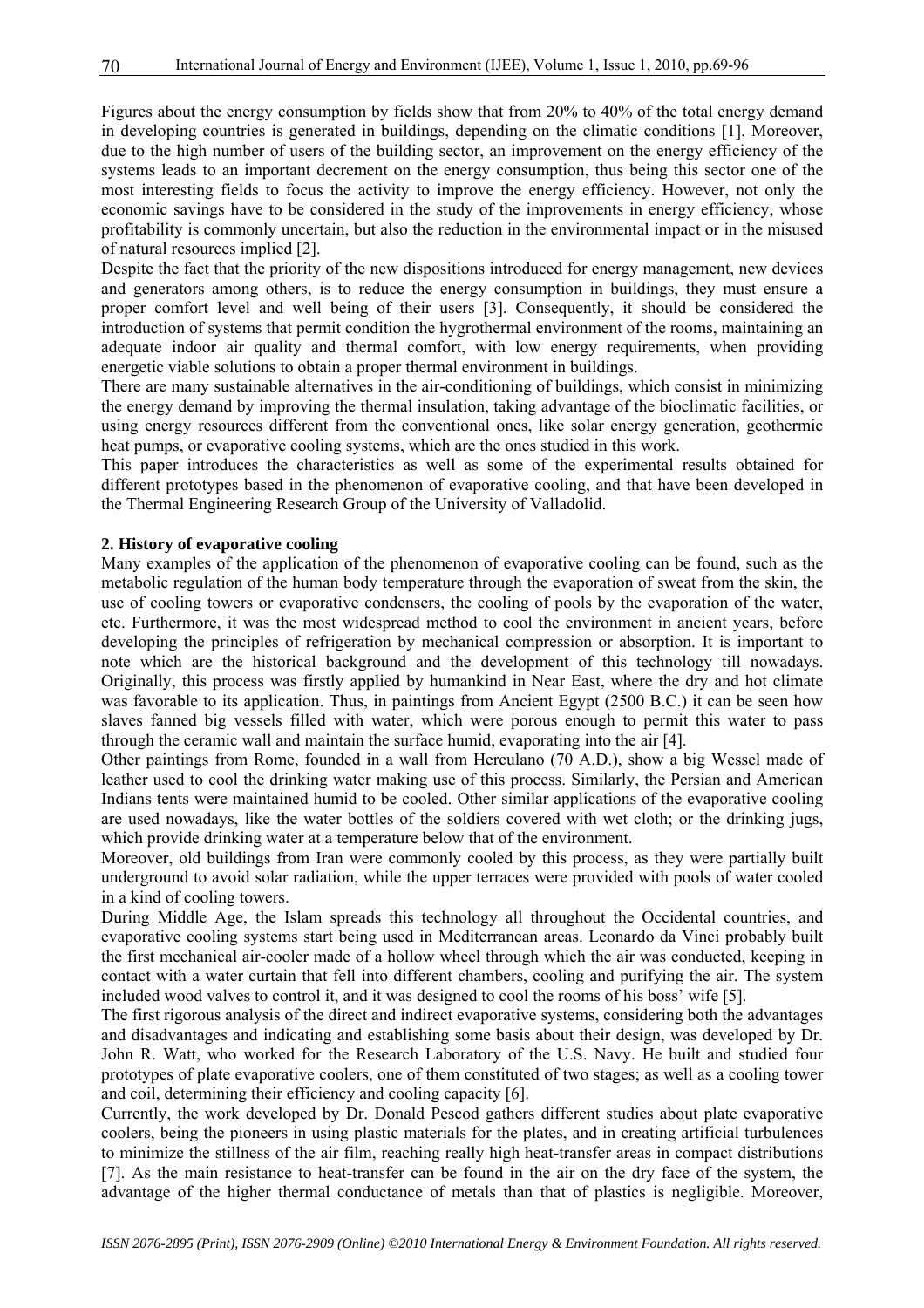plastic avoids corrosion and is adequate to resist the high pressure differences characteristic of this kind of devices.

In the 80's, the interest in these systems increases considerable, as probes the high number of articles and communications in scientific journals, developing different applications of this technology like the recovering of the energy associated to the return air stream from the cooled rooms.

#### **3. Theory on evaporative cooling**

Evaporative cooling is a process of heat and mass transfer based on the transformation of sensible heat into latent heat. The non-saturated air reduces its temperature, providing the sensible heat that transforms into latent heat to evaporate the water. If the process develops in ideal adiabatic conditions, the dry bulb air temperature decreases as this transformation develops, increasing its humidity. This heat exchange continues until the air reaches its saturated state, when the air and water temperature reach the same value, called "adiabatic saturation temperature", being the process known as "adiabatic saturation".

To define this temperature we can suppose a long adiabatic tunnel, in which the humid air is introduced in certain conditions, while water is sprayed inside the tunnel and then recirculated, in such a way that the air becomes saturated (see Figure 1).

The adiabatic saturation temperature, Tad sat, is the temperature that the air reaches when gets to the output of the tunnel, if water is provided and evaporated at that temperature.



Figure 1. Adiabatic saturation tunnel

In the last stages of the tunnel there will be no mass-exchange because Relative air Humidity (RH) is 100%, and heat exchange neither, as the air and water temperature are the same. Thus, these conditions only depend on those of the inlet air and, consequently, the saturation air temperature can be defined as a thermodynamic property of humid air.

The value of the wet bulb temperature is close to that of the saturated air temperature in the common working conditions of air-conditioning systems. However, they are completely different concepts, as the first one is conceived as the temperature that reaches the bulb of a thermometer when the heat transferred from air, essentially by convection processes, is the same as the heat required to evaporate the water from its surface into the air, due to the vapor pressure gradient between the bulb's surface and the air.

Figure 2 shows the heat and mass flows involved in the process introduced to define the wet bulb temperature.

Heat transferred from air to the bulb by convection:  $q = h(T_{\infty} - T_{wh})$ 

$$
(1)
$$

where q is the heat flux (W/m<sup>2</sup>), h is the convective heat coefficient (W/m<sup>2</sup>C),  $T_{\infty}$  is the air temperature (C) and  $T_{wb}$  is the wet bulb temperature (C).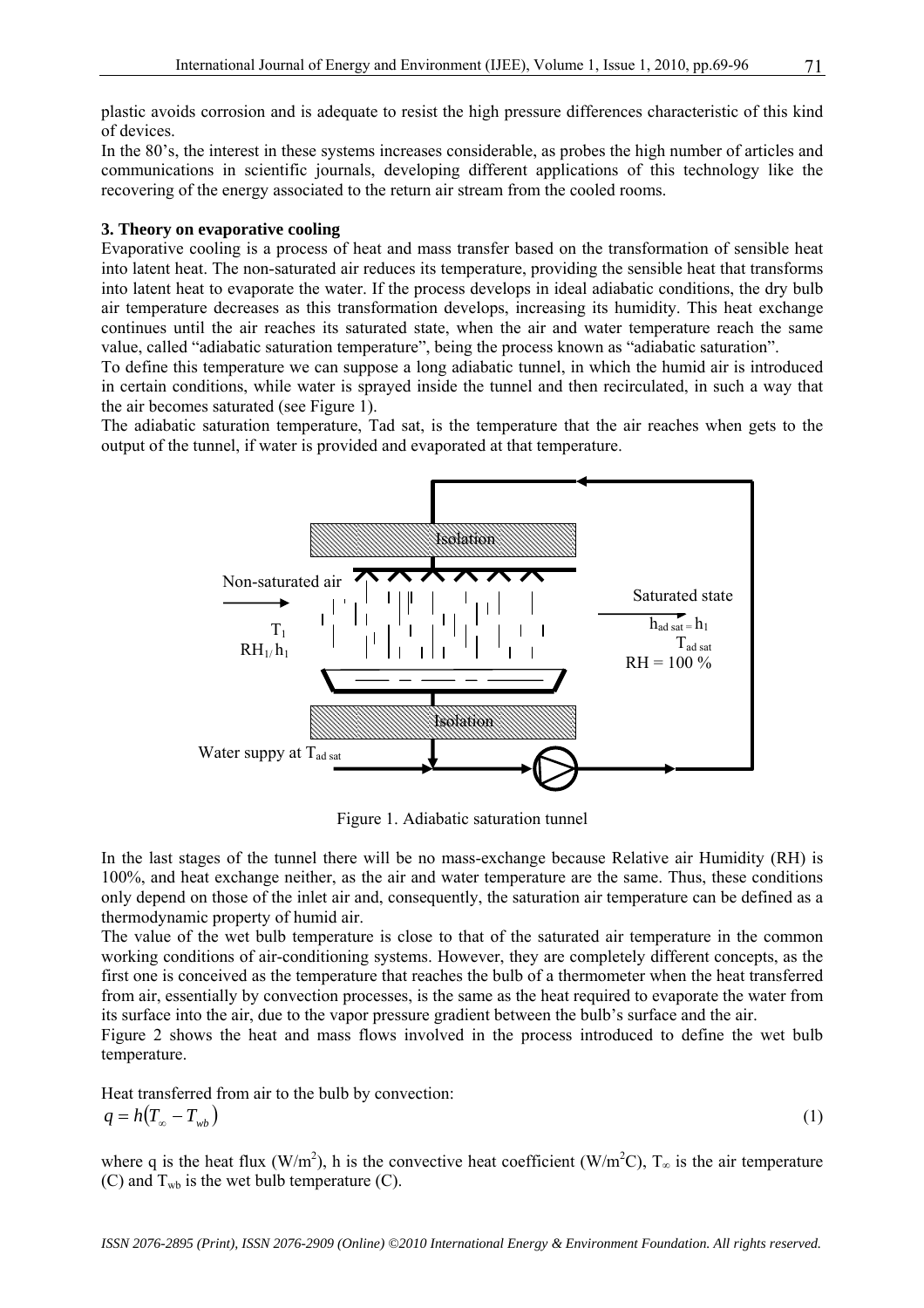

Vapour flow from the bulb to the air:

$$
\dot{m} = h_m \cdot \rho_{da} \cdot \left( X_{sat/T_{wb}} - X_{\infty} \right) \tag{2}
$$

where *m* is the mass flow (kg/m<sup>2</sup>), h<sub>m</sub> is the convective mass coefficient (kg/m<sup>2</sup>s),  $\rho_{da}$  is the dry air density (kg<sub>as</sub>/m<sup>3</sup>), which is the inverse value of the specific volume,  $X_{\infty}$  is the air absolute humidity  $(kg/kg<sub>da</sub>)$  and  $X<sub>satTwb</sub>$  is the absolute humidity at saturation point of these conditions of wet bulb temperature ( $kg/kg_{da}$ ).

Heat flow required to evaporate the water from the bulb's surface into the air:

$$
q = \lambda \cdot h_m \rho_{da} \left( X_{sat/Twb} - X_{\infty} \right) \tag{3}
$$

where  $\lambda$  is the latent heat associated to the phase change (J/kg).

The equations introduced could be more complicated if other kind of exchanges with the environment were considered. The advantage of using the wet bulb instead of the adiabatic saturation temperature is that, although they correspond to different concepts, their value is quite similar and the first one is easier to measure, as only a thermometer whose bulb is maintained humid is required.

It can be demonstrated from the Lewis number (eq. 4) that, for a mixture of dry air and water vapour, the outlet air temperature in an adiabatic saturation tunnel, thus the adiabatic saturation temperature, is mainly the same as the wet bulb air temperature. However, slight differences can be appreciated between both values of temperature.

$$
Le = \frac{\alpha}{D} = \frac{h}{\rho \cdot C_p \cdot h_m} \tag{4}
$$

where  $\alpha$  is the thermal diffusivity (m<sup>2</sup>/s), D is the mass diffusivity (m<sup>2</sup>/s), Cp is the specific heat (J/kgC)  $\rho$  is the density (kg/m<sup>3</sup>).

The process of adiabatic saturation controls most of the evaporative cooling systems. This is the basic process in those cases in which the water initial temperature is close to the wet bulb temperature of inlet air, which usually occurs when water is recirculated continuously. Theoretically, water temperature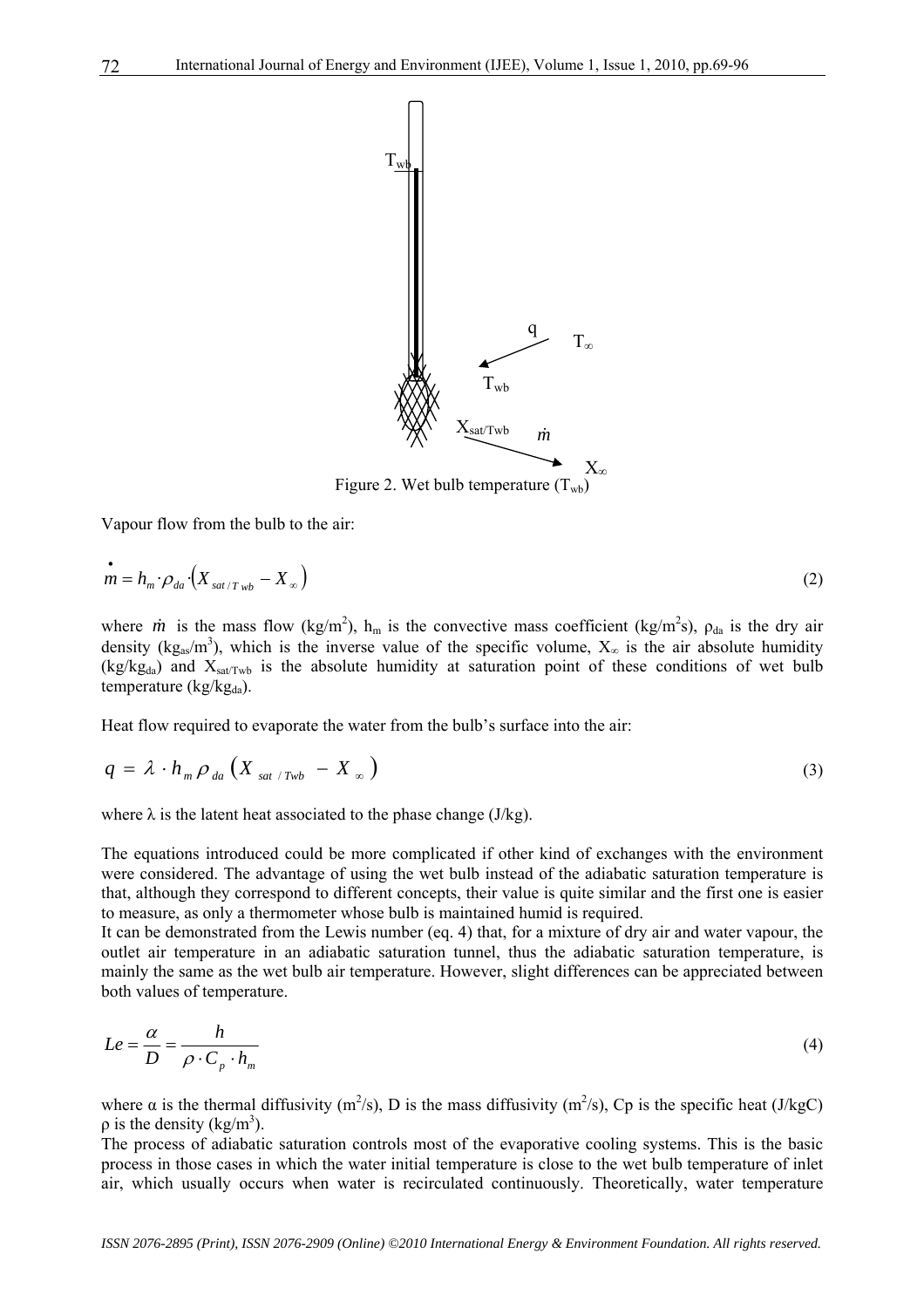maintains constant, and consequently all the heat involved in the evaporation process is used to cool the air, not the water.

Nevertheless, in practice water usually gains some external sensible loads in the tank, pumps and pipes. Moreover, the temperature of the water supplied to support the evaporated part and purges, is not necessarily the adiabatic saturation temperature of inlet air. Thus, in an evaporative cooling process the concept of "adiabatic saturation" is only the theoretical limit up to which water or air involved could be ideally cooled.

When the water temperature is considerably over the adiabatic saturation temperature of air, the process is similar to the one characteristic of a cooling tower, where both air and water are cooled simultaneously.

In the direct evaporative coolers, such as the ones called "spray in air stream system", water can be heated by the pump or by gains from non-insulated pipes. When it comes into contact with the air, both provide sensible heat and are cooled when it transforms into latent heat, as water evaporates removing heat from the environment to permit the phase change from liquid to vapor, humidifying the air.

The majority of the systems of direct spray in air stream use non-recirculated water, as it permits reducing corrosion and incrustations. However, in these systems it should always be prevented the generation of aerosols, and usually incorporates an ultraviolet radiation system in order to prevent legionnaire's disease.

There are limits to the cooling achieved by adiabatic saturation. The amount of sensible heat removed cannot exceed that of the latent heat necessary to saturate the air. The cooling possibilities thus depend inversely on the air humidity. Consequently, when relative air humidity is very high, this process is not very effective. The theoretical and real processes of evaporative cooling are introduced following.

#### *3.1 Theoretical evaporative cooling process*

The study of the psychrometric diagram lead to a better understanding of the processes analysed. As pointed before, the theoretical process is adiabatic, and is performed following the constant enthalpy line. The air is adiabatically humidified when coming into contact with water, which is recirculated to maintain its temperature at the adiabatic saturation temperature of inlet air. Because the sensible heat load is transferred to the water surface and transformed into evaporation latent heat, the dry bulb air temperature diminishes, while this loose of sensible heat is simultaneously compensated for the vapor absorption, increasing its absolute humidity.

The process develops following a path in the psychrometric diagram that starts in the point of the inlet air conditions, and follows the line of constant enthalpy towards the upleft of the diagram (Figure 3). If air reaches saturation (point B), the maximum cooling of the air will be achieved.

The figure below shows a theoretical adiabatic saturation cycle of the air at high temperature (35 C) and low humidity (20 %) to describe which would be the theoretical cooling level that would be achieved in an ideal adiabatic saturation process. It can be noticed that the maximum temperature that can be achieved, if water recirculated is at the saturation temperature, is 20 C.



Figure 3. Theoretical evaporative cooling process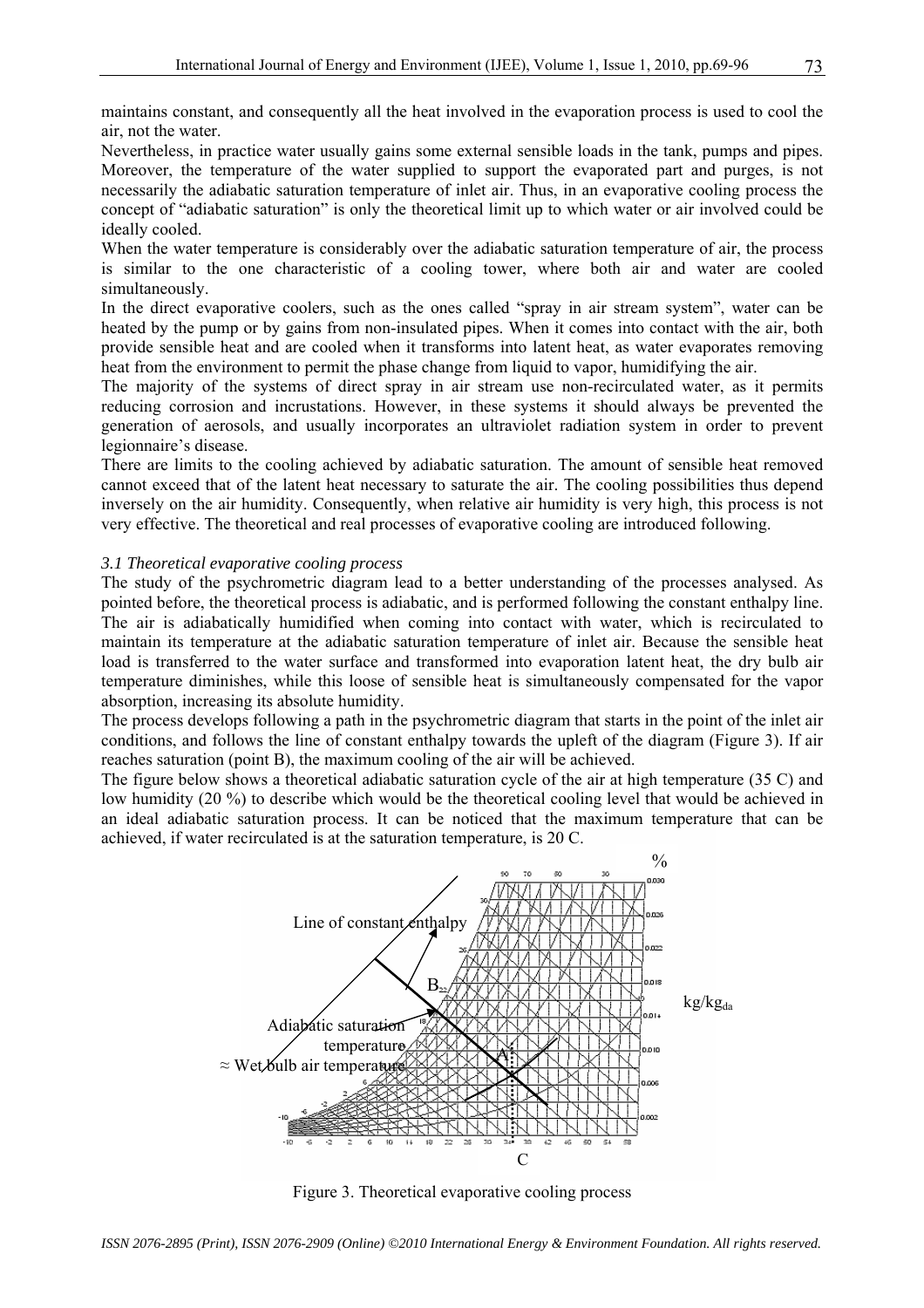#### *3.2 Real evaporative cooling process*

The operation of most part of the evaporative coolers differs from the adiabatic case, due to the sensible heat introduced by water. Thus, air is cooled, but its enthalpy and wet bulb temperature increase.

Supposing an hypothetical situation in which water temperature is maintained constant all throughout the process, the air evolution between inlet and outlet will follow the line that connect the inlet air conditions and those of the water, this line represented on the psychrometric diagram.

When in an isolated system water and air are supposed to be in contact, if air gains enthalpy then water loses it, being cooled; while if air looses enthalpy, water would be heated. Thus, in a process where air and water are in contact, water will always tend to adiabatic saturation temperature, as in the case of the adiabatic tunnel described before.

To clarify what has been exposed before, the evolution of an air stream originally at 25ºC and 30% of RH is described for different cases of water temperature. The different possible processes for the air evolution are shown in the Figure 4.



Figure 4. Real evolution for different water temperatures

a- Water temperature is over that of the air.

Air is heated and humidified, gaining enthalpy.

- b- Water temperature is between dry bulb and adiabatic saturation temperature of air.
	- Air is cooled and humidified, gaining enthalpy.
- c- Water is at the adiabatic saturation temperature of inlet air.

Air is cooled and humidified maintaining its enthalpy constant.

- d- Water temperature is between the adiabatic saturation and dew point temperature of inlet air.
	- Air si cooled and humidified loosing enthalpy.
- d- Water temperature is below that of the air dew point.

Air is cooled and dehumidified, loosing enthalpy.

Commonly, air in the adiabatic evaporative coolers evolves between case b and c represented above.

#### **4. Conventional evaporative cooling systems**

The evaporative cooling can be achieved by direct, indirect systems, or combining these two types in various stages (mixed systems) [8].

#### *4.1 Direct evaporative cooling systems*

In direct systems, water evaporates directly in the air stream, producing an adiabatic process of heat exchange in which the air dry bulb temperature decreases as its humidity increases. Thus, the amount of heat transferred from the air to the water is the same as the one employed in the evaporation of the water (Figure 5).

74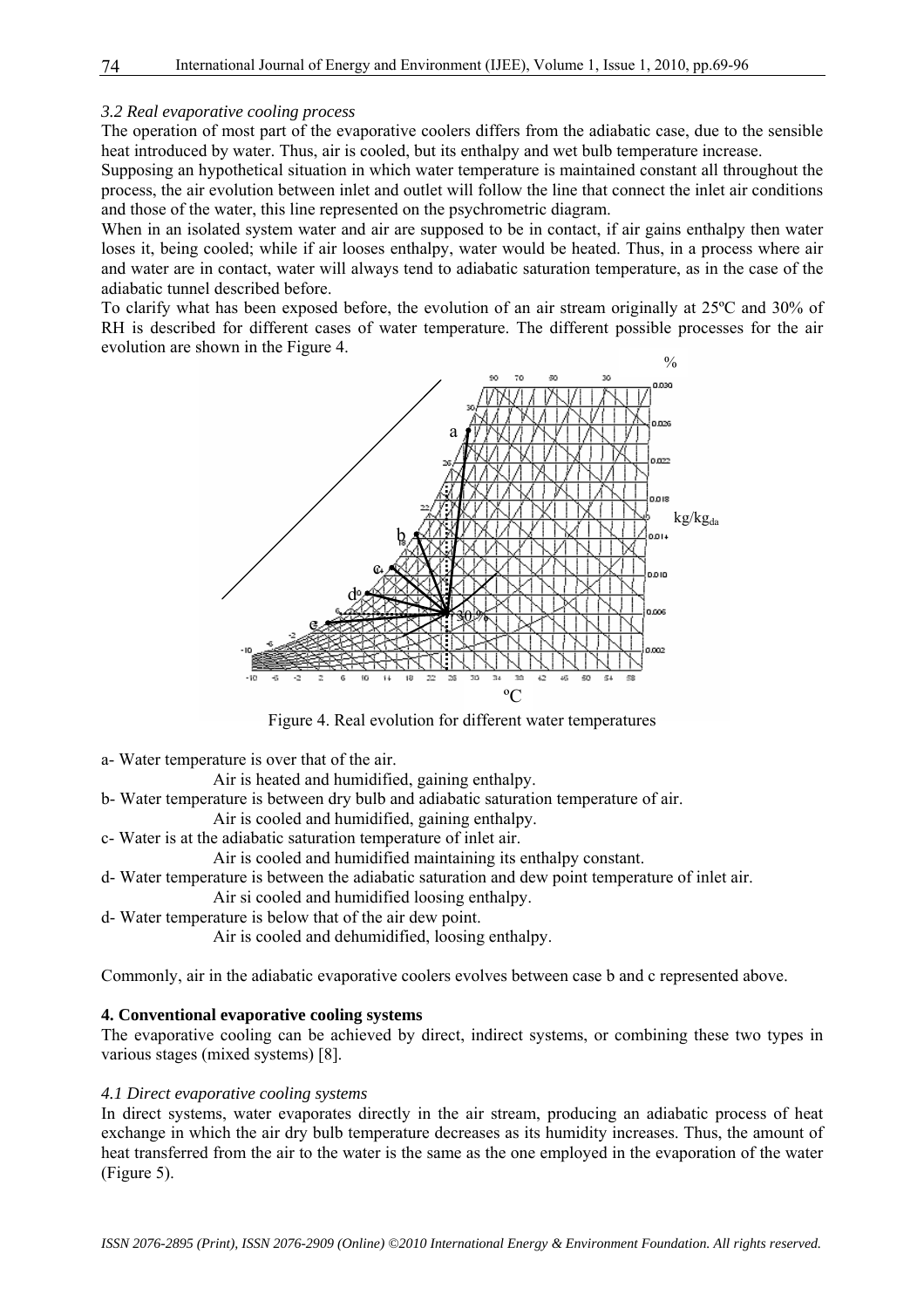

Figure 5. Direct evaporative cooler

The direct evaporative systems used for cooling rooms consist of at least a humidifier, a fan (generally a centrifugal one, to supply the required pressure with low noise), a tank of water and casing. A recirculation pump is also needed.

The direct evaporative systems aim to increase the area through which the mass-exchange is produced between the air and the humid surface, given that the vapor mass flow in air needed to evaporative cooling that air is directly proportional to that area.

Although it is more improbable that drops of water were swept away by the air stream than the presence of aerosols when atomizing, it is always necessary to dispose a proper drift eliminator in the outlet of this air stream. Nevertheless, special care should be taken to provide a right maintenance of the evaporative systems to avoid bacterial contamination like the legionnaire's.

According to the specific characteristics of the humidifier, the direct evaporative cooling systems can be classified into different categories considering the different proceedings to put air and water into contact, such as the case of the rotary devices with a lower water tank. But the most common ones in market are the Rigid Cooling Media Pad and the direct pulverization systems.

A.- Rigid cooling media pad: these systems are made of rigid corrugated plates, as shown in Figure 6, made of plastic, impregnated cellulose, fiberglass, etc. The air and water streams are usually disposed cross flow.





Figure 6. Rigid cooling media pad

B.- Direct pulverization: In these devices humidification is achieved by pulverizing water in the primary air stream. Although the effectiveness of these devices is very high, there are many problems related to the possible bacterial contamination, such as legionnaire's disease, which force to assure a due maintenance and cleanness of the systems, avoiding sweeping away drops of water from the cooling system. Thus, humidifiers from wet surface are preferably selected, with less tendency to originate aerosols, such as the one made of rigid pads. The configuration of how these systems, traditionally used as humidifiers, should operate is shown in Figure 7.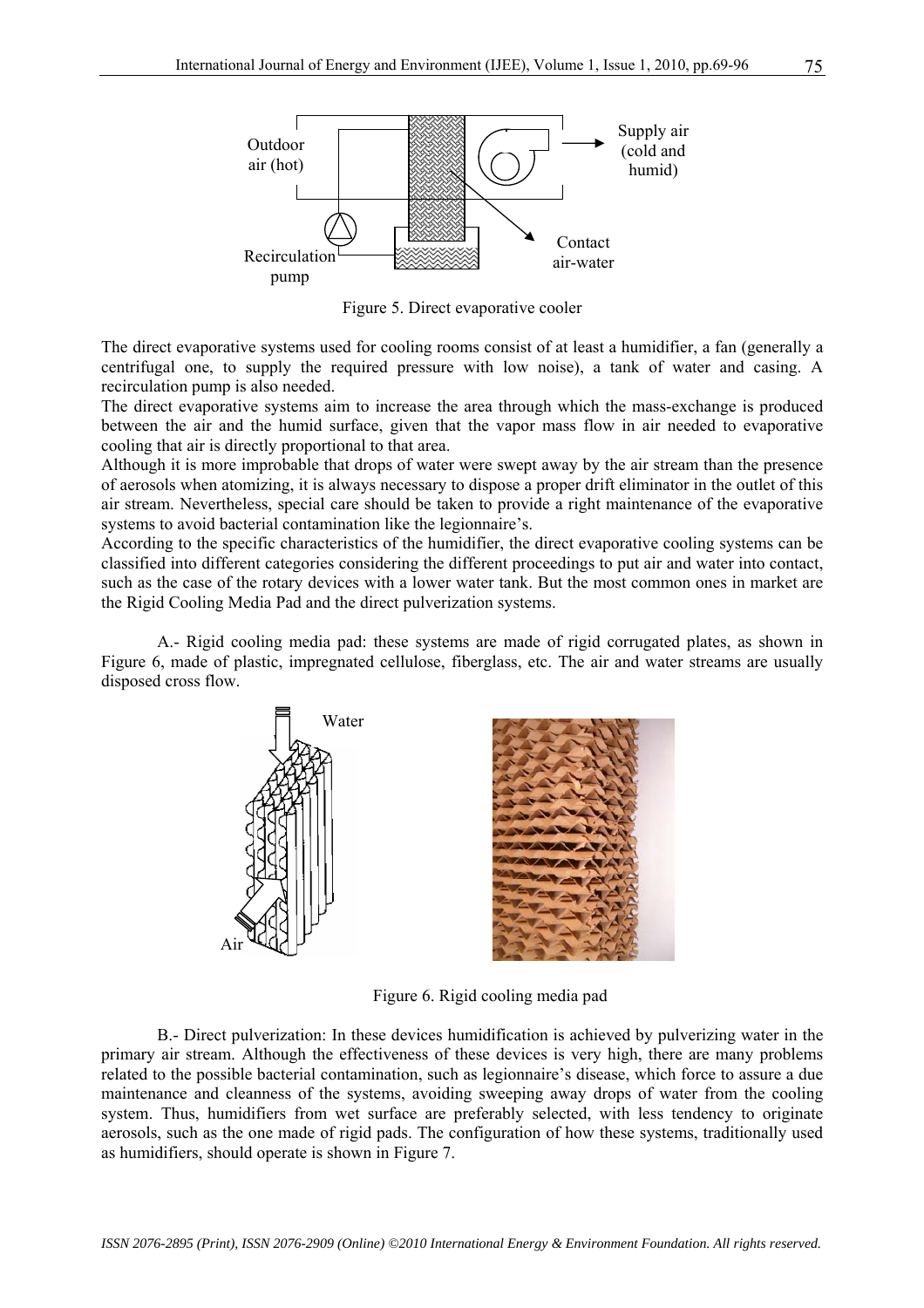

Figure 7. Direct pulverization evaporative cooler

The most common direct evaporative spray cooler system is the one used in hot and dry climates to condition outdoor areas. It consists of a pump that provides water with due pressure, and nozzles to pulverize it directly into the environment. Water comes from urban supply and is not recirculated, which reduces the risk of legionnaire's disease. This system is shown in Figure 8.



Figure 8. (a) Spray system for cooling outdoor areas





#### *4.2 Indirect evaporative cooling systems*

In the case of indirect evaporative cooling, water evaporates in a secondary air stream which exchanges sensible heat with the primary one in a heat exchanger. In this way, the outdoor air stream is cooled when keeping into contact with the surface through which the heat exchange is produced, without modifying its absolute humidity; whereas at the other side of this surface the secondary air stream is being evaporative cooled. Thus, this process is called indirect and is mainly used in those applications where no humidity addition is allowed in the supply air, as well as no risks of contamination, as no mass exchange is permitted between the two air streams (Figure 9).

76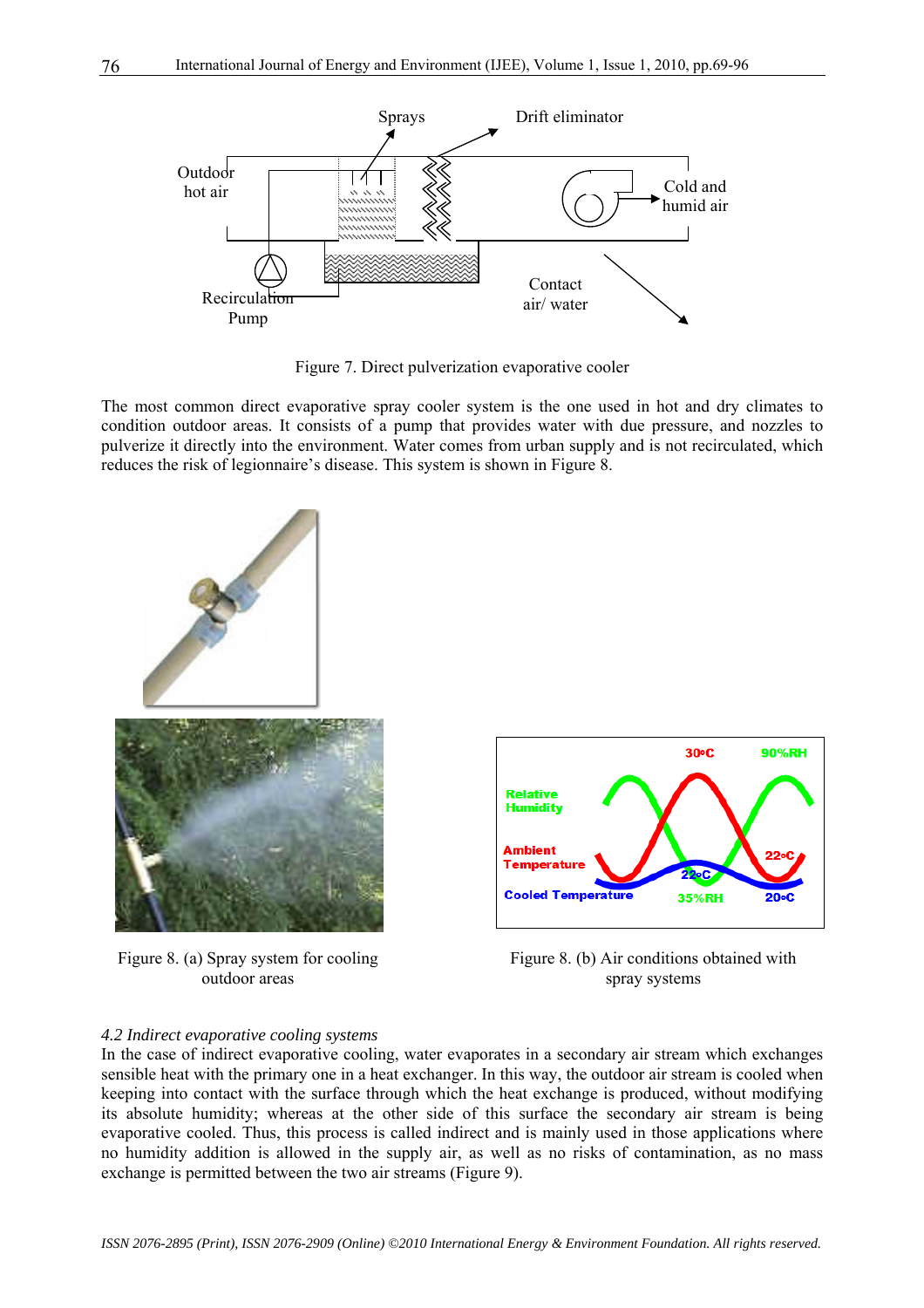

Figure 9. Indirect evaporative cooler

The different psychrometric evolutions that can follow the air streams in a direct or indirect evaporative system are shown in Figure 10.



Figure 10. Air evolution in direct and indirect systems

The indirect evaporative cooling systems can be considered as energy recovering systems if a return air stream from the room cooled is used as a secondary air stream in the process, taking advantage of either its lower temperature or humidity. It can also be used a mixed stream of outside and return air. Consequently, some authors distinguish between heat recovering or heat regenerating cycles according to the following ideas: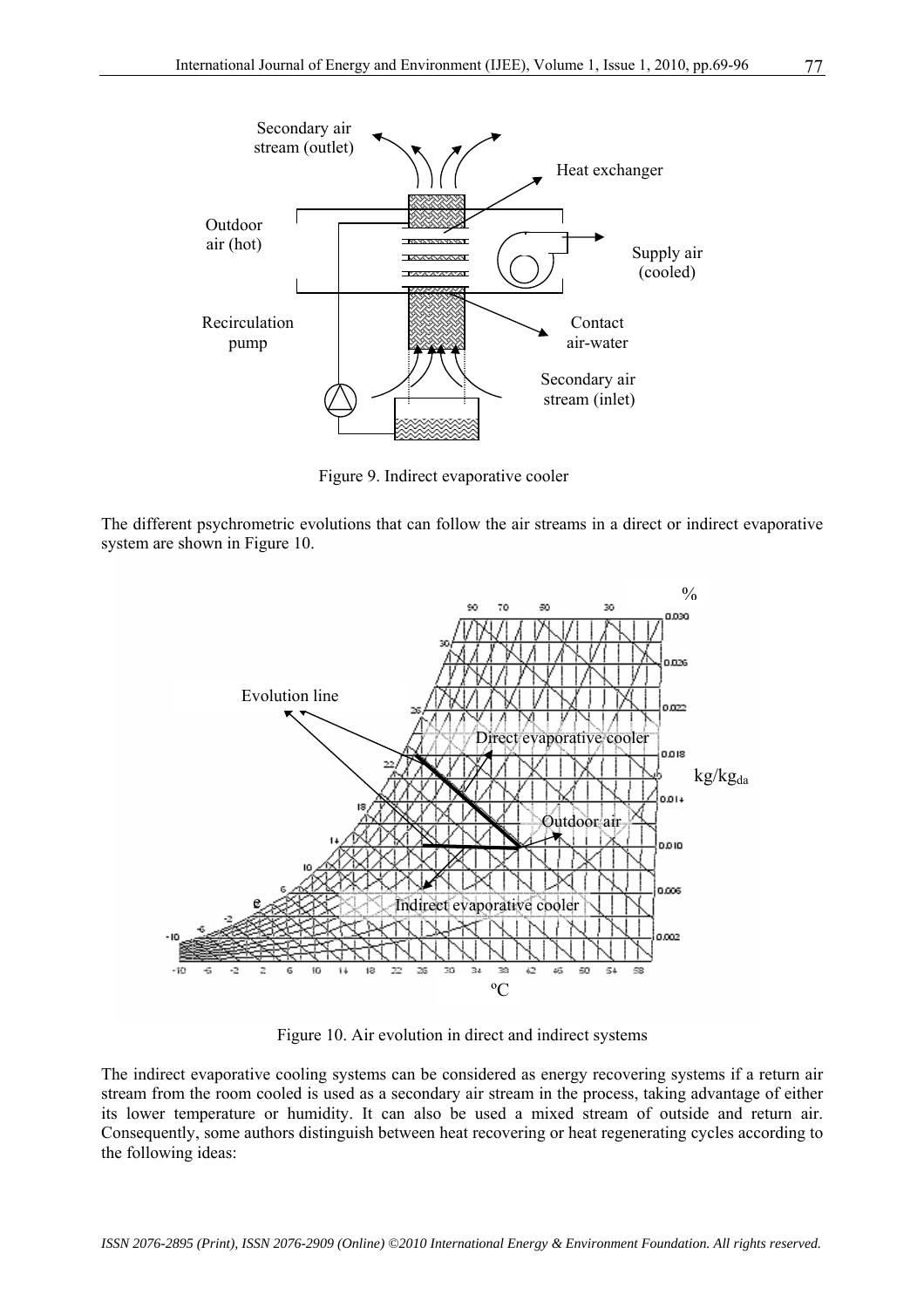a) Conventional indirect evaporative cooler: it has been already introduced. It combines a heat exchanger and an adiabatic saturation system, making use of outdoor air exclusively for both the primary and the secondary streams. The primary air stream is cooled through a heat exchanger.

 b) Regenerative indirect evaporative cooler: it consists of an indirect evaporative cooler in which part of the primary air stream at the outside of the system is used as secondary air stream, which permits reducing the water temperature in the evaporative cooling process of the system, as shown in Figure 11:



Figure 11. Configuration of a regenerative indirect evaporative cooler

 c) Heat recovering indirect evaporative cooling: it consists of an indirect evaporative cooler, in which a stream of return air from the room is used as a secondary air stream, taking advantage of the lower temperature and absolute humidity of the air in comfort conditions, which permit reaching lower temperatures than in the case of using outdoor air only (Figure 12).



Figure 12. indirect evaporative cooler in a heat-recovery configuration

The elements in an indirect evaporative cooler are: the heat-exchanger, were primary air is cooled; the atomizing nozzles; the recirculation pump; air filters; impulsion and return fans and a casing made of stainless steel or plastic to avoid corrosion.

*ISSN 2076-2895 (Print), ISSN 2076-2909 (Online) ©2010 International Energy & Environment Foundation. All rights reserved.*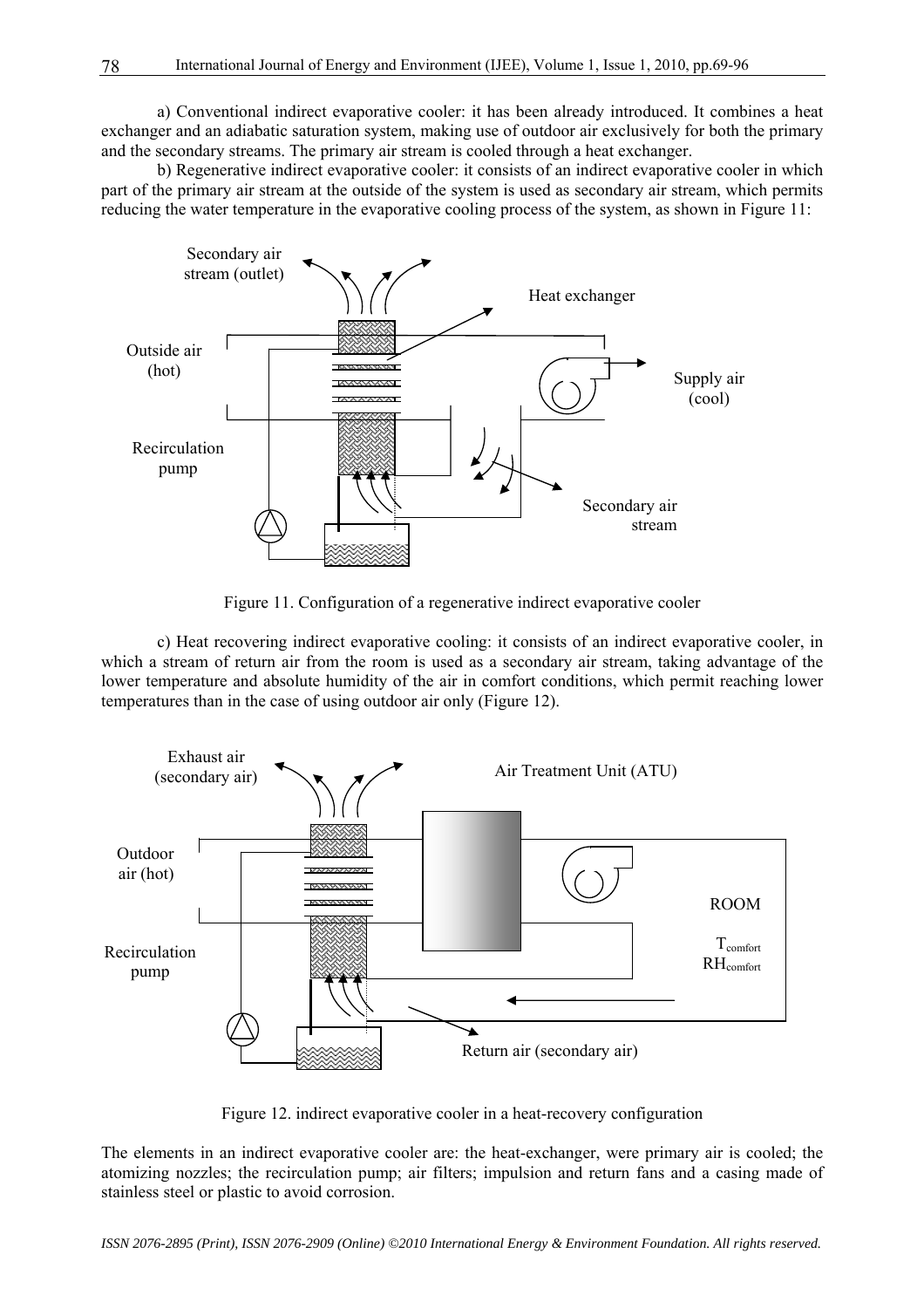As in the case of the direct evaporative cooler, the main parameter when designing an indirect system is the heat-exchange surface that separates the air stream from the water to be evaporated. These surfaces absorb heat from the primary air stream and transfer it to the secondary air in the evaporative cooling process. They can be made either of metal or plastic and must easily conduct heat, maintain the two streams separated and resist to corrosion.

Among this group of systems there are devices made of either tubular or plate heat-exchangers.

#### *4.2.1 Indirect system with tubular heat-exchanger*

The first reference to this kind of system comes from 1908, from a patent of a German inventor called Elfert. Subsequently, models made of a window air cooler have been developed, which permitted obtaining outdoor air that passed inside a bank of fine horizontal tubes with the aid of a fan, while water was sprayed on the outerwalls. More modern designs of these systems used plastic tubes that resisted corrosion better. Figure 13 shows the operation configuration of this kind of devices.



Figure 13. Tubular indirect evaporative cooler

#### *4.2.2 Indirect system with a plate heat-exchanger*

This is undoubtedly the most used indirect evaporative system. The first reference known to this system comes from 1934, and that design suggested two stages. In the first stage return air is cooled in two spray humidifiers (direct evaporative cooling). Afterwards, this air is used in a plate heat-exchanger to cool outdoor air which will be supplied into the cooled room. Humid air is thrown outdoors. One advantage of this system is that water does not take into contact with the exchange surface, thus not originating incrustations. However, these are really large devices, and heat-exchange between gas mediums require great areas of transference, so they are not used.

Another system, more cheap and compact, was designed by Dr. Pernot and later by Dr. John R. Watt. It is constituted by a vertical plate heat-exchanger combined with a direct evaporative cooler. Outdoor air and sprayed water circulate on one side of the plates, being evaporatively cooled; while a fan made dry air circulate through the other side, permitting sensible heat exchange as shown in Figures 14 and 15. These systems do not recover return air associated energy, but use outdoor air previously filtered for both the cooling tower and the supply stream, and do not present problems of incrustations. As liquid is used in one side of the heat-exchanger, the convective coefficients are higher, being also higher the global heat transfer coefficient and reducing the necessary surface for the heat exchange.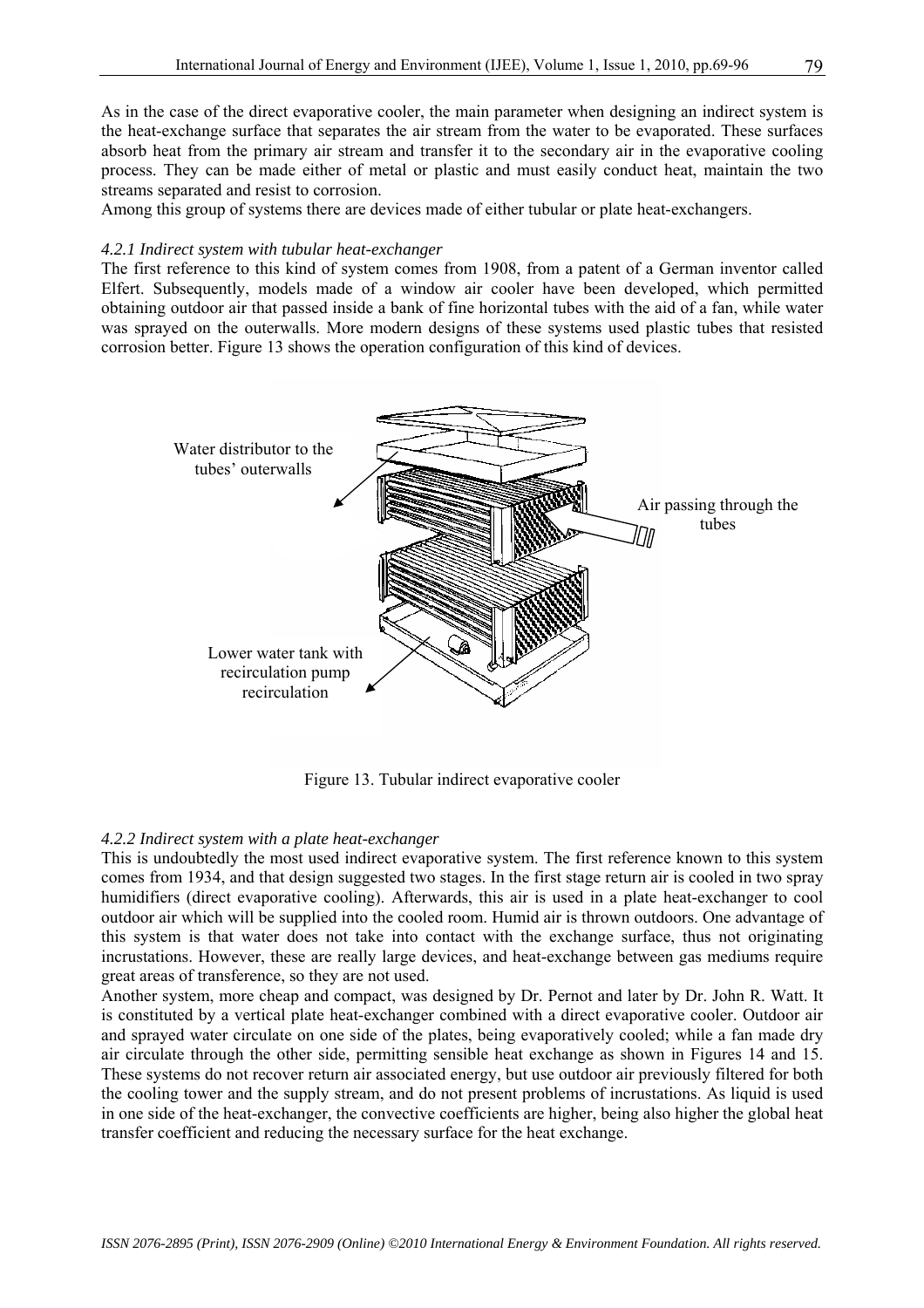

#### Water and secondary air

Figure 14. Configuration of the plate indirect evaporative cooler

The main resistant to heat transfer is produced in the dry air side, where there is no liquid phase, the advantage of using metal instead of plastic to manufacture the plates is negligible, and thus its use spread rapidly. Moreover, plastic also prevents from corrosion and is structurally adequate to support the possible pressure differences.



Figure 15. Indirect plate evaporative cooler, developed by Pescod

Outdoor air enters through the filters on the right side, and is driven by the fan through the horizontal paths of the plate heat-exchanger, where it is cooled. The return air, sucked by the upper fan, passes through the humid area of the heat-exchanger, corresponding to the vertical paths, where water is sprayed, and then it is expelled to the outside. Water is recirculated with the aid of a pump from the lower tank to the spraying nozzles.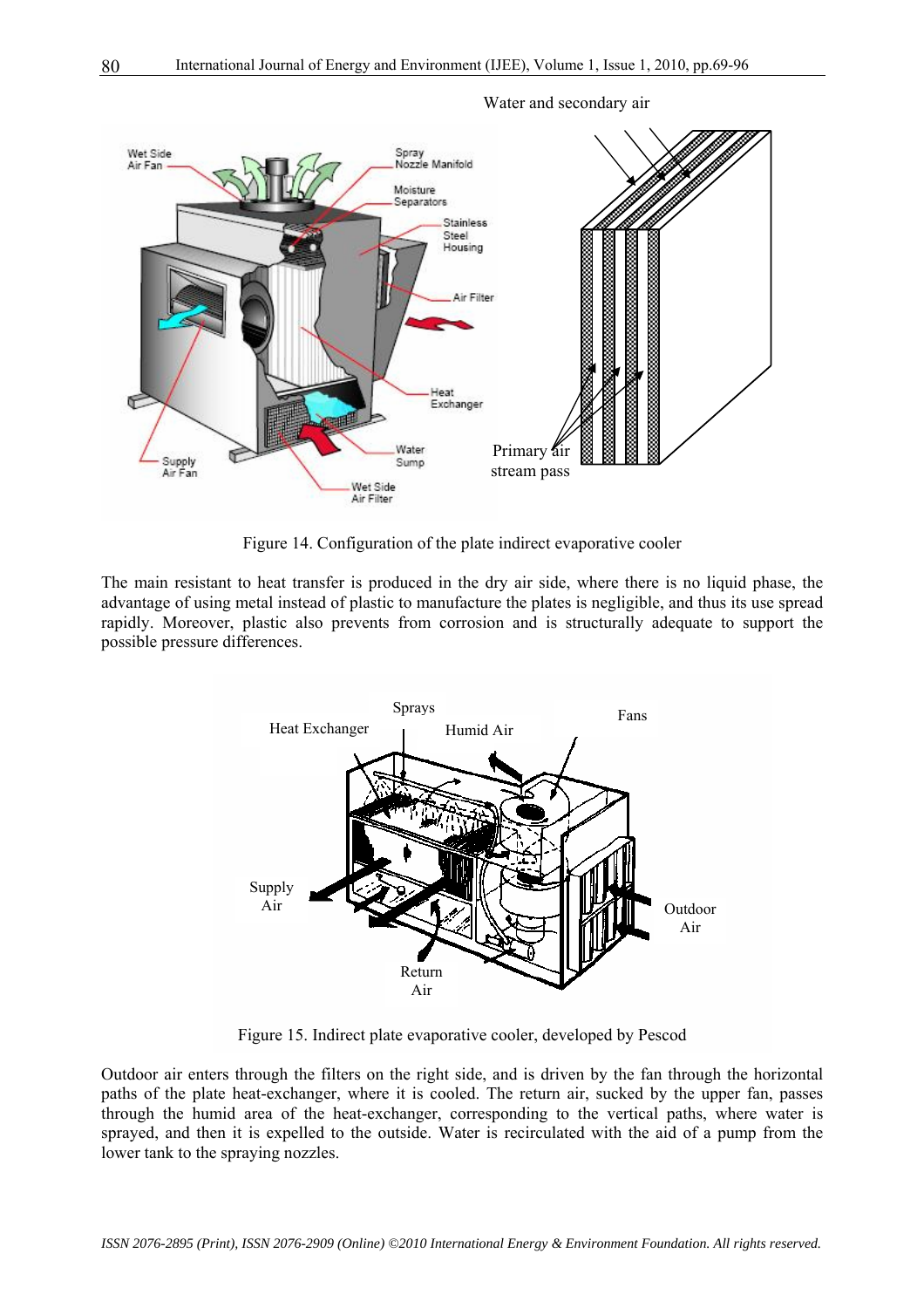#### *4.3 Mixed evaporative cooling systems*

The mixed systems aim to combine the two cases described (direct and indirect) through a sequence of stages, in order to improve the efficiency and stretch the possibilities of the application of this phenomenon in humid climates (Figure 16).



Figure 16. Configuration and psychrometric evolution for a mixed evaporative cooler

In summer, in dry and hot air conditions, the supply air from the indirect evaporative coolers presents a dry bulb temperature over 21ºC and its relative humidity below 50 %. Thus, it can be interesting introducing an additional direct evaporative cooling process that decreases this temperature, though it also increases the air humidity.

Usually a high relative humidity in supply air is acceptable, if it is capable to eliminate the sensible loads of the room. To meet this target, two evaporative coolers are connected in series, the indirect system in the first place and then the direct one.

The operating characteristics are given by the device installed in each stage. Thus, plate heat-exchangers are commonly used in indirect stages, cooling the secondary air with sprayed water; while in direct evaporative stages the Rigid Cooling Media Pad.

Some applications of the direct/ indirect combination are shown following.

#### *4.3.1 Mixed system of multiple stages*

It is possible to design compact coolers of multiple stages, in each of which the air stream is divided into two new streams. One of these streams is used in an evaporative cooling system to generate cold water that feeds a battery of finned tubes where the other stream is cooled. This stream of cold air is divided again into two new ones, succeeding in cooling the primary air in a sensible way, without modifying the initial humidity, using part of the cold air to evaporatively cool the water.

The configuration of the process can be seen in Figure 17.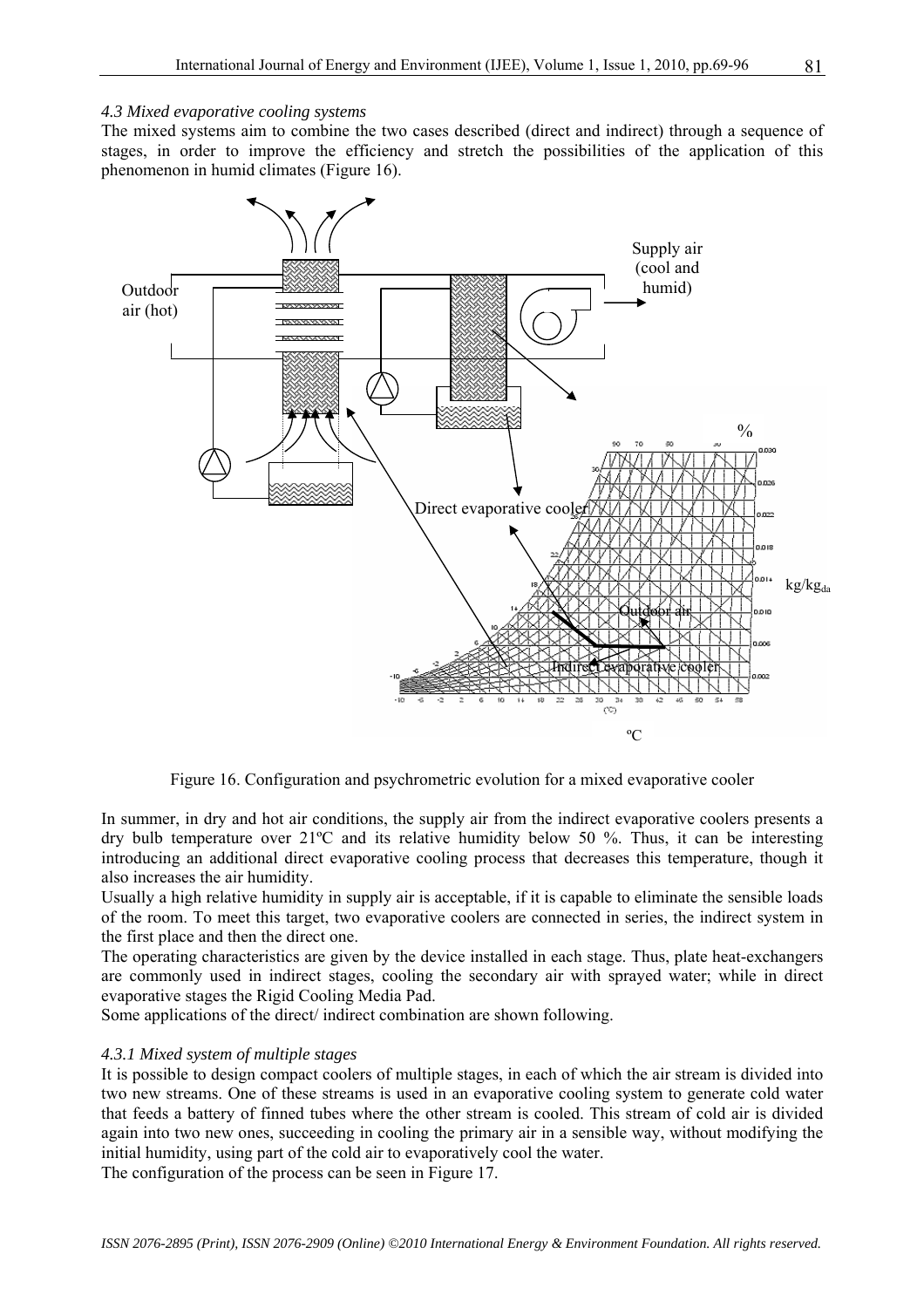

Figure 17. Mixed cooler of multiple stages

This system requires moving high air volume flows to be able to make the due extractions to evaporative cooing the air in the devices that operate like cooling towers. It consists of various indirect evaporative coolers, and permit to sensible cooling part of the air, theoretically up to the dew point temperature of outdoor air.

When absolute humidity of outdoor air is too low, also low supply temperatures can be achieved with various stages, although it must be taken into account that each intermediate stage implies its own power consumption, reduces the amount of treated air and provides smaller temperature differences between the air and water in the direct evaporative cooling process.

Finally, it should be noticed that mixed systems described usually only permit sensible cooling and humidifying, and cannot normally dehumidify the mixture of outdoor and return air unless outdoor air temperature were below 15ºC. This is an important difference with respect to the conventional cooling systems, which can cool and dehumidify whatever the conditions of outdoor air are.

#### *4.3.2 Combination of an evaporative cooler with other cooling systems*

In places where wet bulb air temperature is high, an evaporative cooler cannot succed in reaching the comfort conditions of indoor air alone.

In many applications, it is combined with another system such as a direct expansion coil (DX), resulting into a more economic solution than installing an only system.

In 1986, Anderson tested an air conditioning system using a direct and an indirect evaporative cooler combined with an expansion battery, and compared it to a system composed only of a DX, such as the one shown in Figure 18.

Some operation parameters, initial investment and energetic consumption of both systems are gathered in the Table 1.

To control the cooling capacity in each stage of a system, it is common to follow the next steps: indirect evaporative cooler, direct evaporative cooler and finally the DX coil.

If an electric consumption of about 0.1  $\epsilon/kWh$  for a combined system like the one described is considered, the return time expected is 3974 hours. If the system is supposed to work 1000 hours a year, the return time estimated for the additional investment is between 4 and 8 years.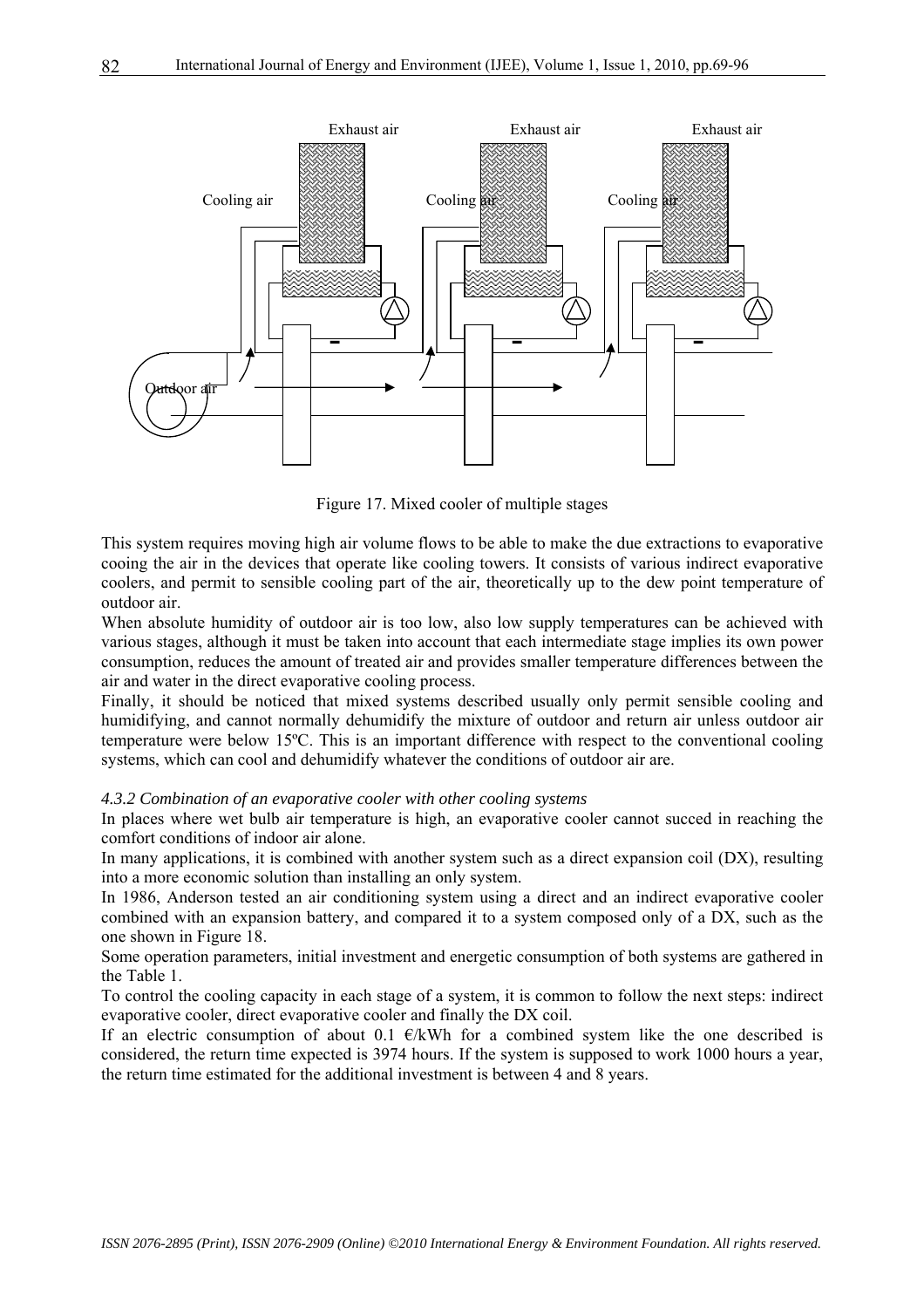

Figure 18. (a) Configuration and operation of a combined system of evaporative coolers



Figure 18. (b) Configuration and operation of a single direct expansion coil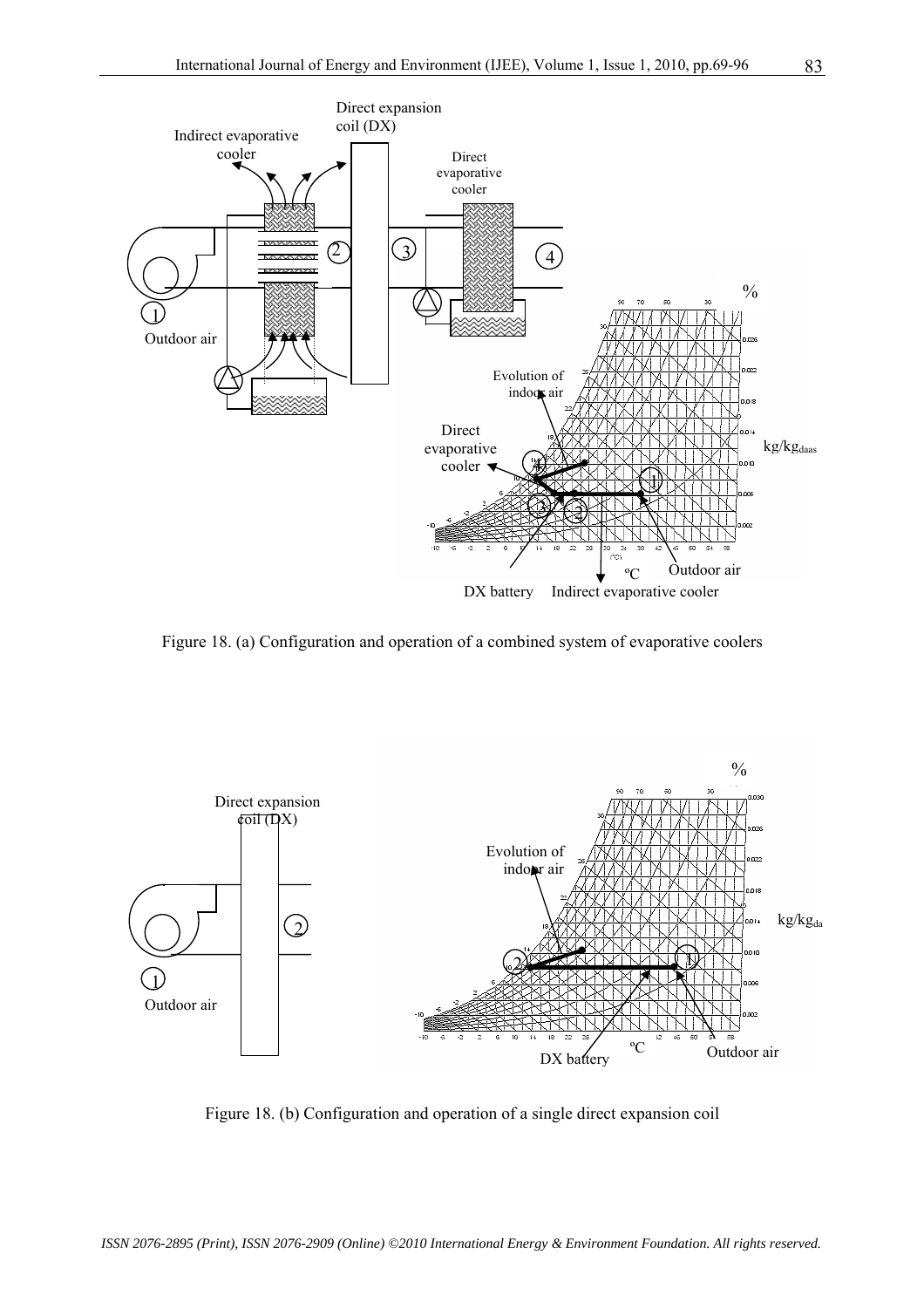| Outdoor air       | $T_{da}$ = 38 C                 | Indirect evaporative cooler<br>effectiveness           | 0.7    |
|-------------------|---------------------------------|--------------------------------------------------------|--------|
|                   | $T_{\rm wb} = 21 \text{ C}$     | Indirect evaporative cooler<br>effectiveness           | 0.9    |
| Supply air        | $T_{\text{dry}} = 14 \text{ C}$ | <b>EER</b>                                             | 2.63   |
|                   | $T_{\rm wb} = 13.5 \text{ C}$   | Air ventilation ratio                                  | $15\%$ |
| Indoor air        | $T_{\text{dry}}$ = 25 C         | Combined system costs / Simple<br>system costs         | 2.25   |
|                   | $T_{\text{wb}}$ = 50 C          | Electric consumption of the<br>combined cooling system | 0.313  |
| Fan effectiveness | 0.6                             | Electric consumption of the DX<br>battery              | 0.509  |

Table 1. Comparative study of a simple direct expansion system and a combined system with direct and indirect evaporative cooling

#### *4.4 Design criteria*

Some criteria must be considered when designing this kind of cooling systems.

#### *4.4.1 Design of direct evaporative coolers*

The main parameter considered when evaluating the performance of direct evaporative coolers is the Saturation Effectiveness  $(\epsilon_s)$ , which can be defined as [9]:

$$
\varepsilon_{s} = \frac{T_{11} - T_{12}}{T_{11} - T_{h11}}
$$
\n(5)

where  $\varepsilon$  is the saturation effectiveness,  $T_{11}$  is the outdoor air temperature,  $T_{12}$  is the supply air temperature and  $T<sub>h1</sub>$  is the outdoor air wet bulb temperature.

The value of the Saturation Effectiveness depends on the following factors:

- 1- Air velocity through the cooler: For a specific cooler, with a particular area and water flow, an increment in the velocity would result in:
	- A higher air volume flow.
	- A higher effect of evaporative cooling, which can be calculated as:

$$
Q = m_a C p_a (T_{11} - T_{12}) = v \cdot S \cdot \rho \cdot C p_a (T_{11} - T_{12})
$$
\n(6)

where Q is the sensible heat (W), v is the air velocity (m/s), S is the area section (m<sup>2</sup>) and  $\rho$  is the density  $(kg_{da}/m^3)$ 

In the majority of the direct evaporative coolers, velocity must not exceed 3 m/s to prevent generation aerosols. In other case it would be necessary to dispose a drift eliminator, which increases slightly the pressure drop.

- 2- Relation water/air ( $M_w / M_a$ ): This is the relation between the mass flow of atomized water and air flow. A high value shows a higher contact area between air and water and thus higher  $\varepsilon_{s}$ .
- 3- Configuration of the humid surface: A humidifier that provides a higher area and time of contact between air and water permits obtaining higher values of  $\varepsilon_{s}$ .

In these systems water recirculation is generally used to save water and improve economic results. The recirculated water temperature is close to the wet bulb air temperature. Given that air comes into direct contact with the atomized water, this process permits cleaning the air by removing particles of dust into it. However, if there are great amounts of dust or particles into the air, an additional filter should be used to prevent the fouling of the humidifier and the nozzles.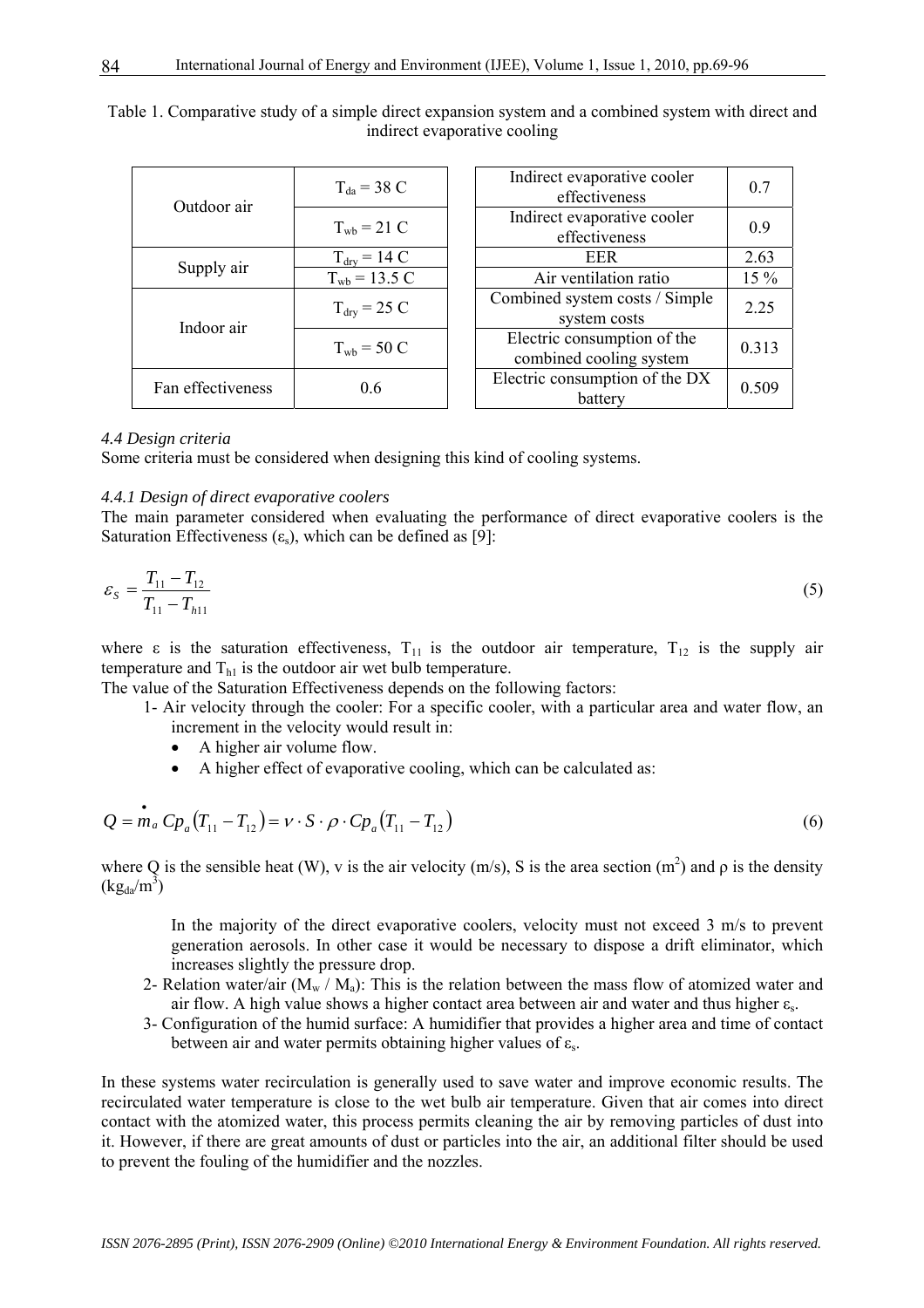#### *4.4.2 Advantages and disadvantages*

The main advantages of evaporative coolers are their low cost and high effectiveness, permitting a wide range of applications and versatility in the buildings, dwellings, commercial and industrial sectors. They can be specially applied in dry and hot climates, as the minimum cooling temperature for the air depend on its the wet bulb temperature.

It is convenient sometimes to humidify the air, in which cases the direct evaporative cooling is an interesting solution. On the other hand, conventional air-conditioning systems usually dry up the air for being controlled only by the return temperature level and not by the required humidity levels. When it is not possible to humidify, indirect evaporative systems in a regenerative or recovering configuration are preferred. However, direct evaporative devices act like filters, removing dust particles in air.

The main disadvantage is the fact that when water evaporates at the temperature of the environment, bacteria such as legionnaire's can develop into the air stream supplied to the room. This requires an effective bactericidal treatment, which would incur in more complicated control systems. Currently, a study developed by the ASHRAE has cast doubt on this supposing, making more interesting the idea of considering and analyzing the use of these devices.

Another disadvantage is the water consumption associated to the operation of these systems, which is a scarce resource in dry and hot climates, where these systems best work. However, the reduction in electric consumption implies compensation in the global amount of water consumed. This is due to the fact that conventional power plants with an average performance of 40% require removing the remaining 60% heat in a cooling tower. Thus, the electric energy used in conventional systems also implies great water consumption [10] [11].

#### **5. Legionnaire's disease**

The bacteriological contamination, mainly by legionnaire's bacteria, has become the main disadvantage of the evaporative cooling systems. Therefore, this implies that in many cases the use of these devices is avoided, despite their high energetic effectiveness, because of the maintenance costs and risks of contamination. Thus, systems like cooling towers or evaporative condensers are being replaced by other less efficient ones. The risk of contamination by Legionnaire's bacteria makes necessary a due maintenance of evaporative coolers that permit the use of such efficient systems ensuring the security of people who develop their activity close to it.

In the case of direct evaporative cooling systems, this contamination can be produced in the primary air stream, which is supplied to the conditioned rooms. For this reason, indirect evaporative systems are preferred, despite their lower effectiveness, because they use a heat-exchanger that avoids the contamination of supply air, though it is necessary a specific treatment of the secondary air, where evaporative cooling is produced.

As a consequence of this problem, this paper includes some information about legionnaire's disease, to provide some general concepts of interest for the use of this kind of cooling systems.

Legionnaire's disease, discovered in 1977 after the pneumonia outbreak declared in 1976 among the attendants to a congress of the American Legion veterans, is composed of a group of bacillus bacteria, either spherical or elongated depending on the environment conditions. It already existed on Earth before humankind, and gathers over 42 species, not all of them virulent; being the serogroup 1 of Legionella Pneumophila the most frequent in supply water and the one that produces most infections.

Several enchained events must be produced to make the contagion possible. They are represented in Figure 19.

Existence of a virulent strain of legionnaire's bacteria in a plant from supply water or aerosols generated in contaminated plants nearby.

Uncontrolled conditions in plants are consequence of a default in the maintenance. The bacteria feed from organic waste in water, and take refuge in incrustations and biofilm. Incrustation problems and dirtiness combined with the optimal temperature range for the operation between 20 and 45 C, let the bacteria spread in the water up to high concentrations [12].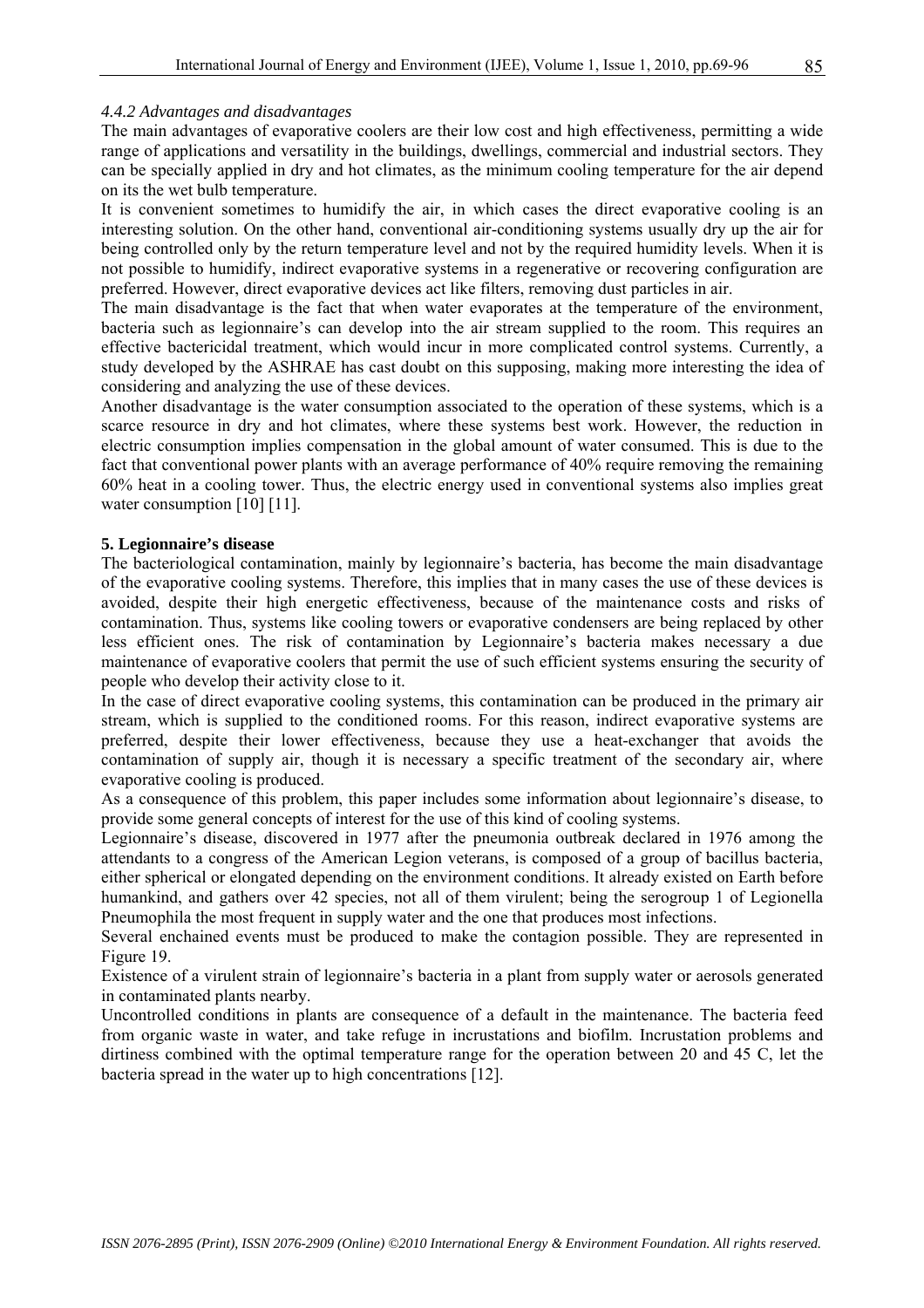

Figure 19. Required steps for contamination by Legionnaire's disease

When devices such as cooling towers, evaporative condensers, adiabatic humidifiers, etc. operate generating aerosols, if these are concentrated enough and reach the respiratory system of susceptible people (elderly, smokers, people with respiratory problems, etc) the contagion by legionnaire's disease can be produced and must be clinically treated. Death of the patient only occurs in some cases.

If any of the upper steps is missed; that is to say, if there is no dirtiness, incrustations or the due thermal level that permits the spread of the bacteria, there are no aerosols in supply or exhaust air stream, etc., legionnaire's disease does not appear.

Evaporative systems cannot be sterilized by thermal processes, like in the production of domestic hot water. So other kind of solutions must be applied, such as chemical biocides (hypochlorite, chlorinedioxide, etc.) or other treatments to inerting bacteria like metallic toxins, ultraviolet radiation, or titanium dioxide photocatalysis.

Treatments with biocides are effective only if the installation is clean and there are no incrustations or stagnant water areas where bacteria can shelter from the disinfectant, as shown in Figure 20. A disinfecting treatment in a dirty installation will not be effective [13].



Figure 20. Protected zones where legionnaire's bacteria take shelter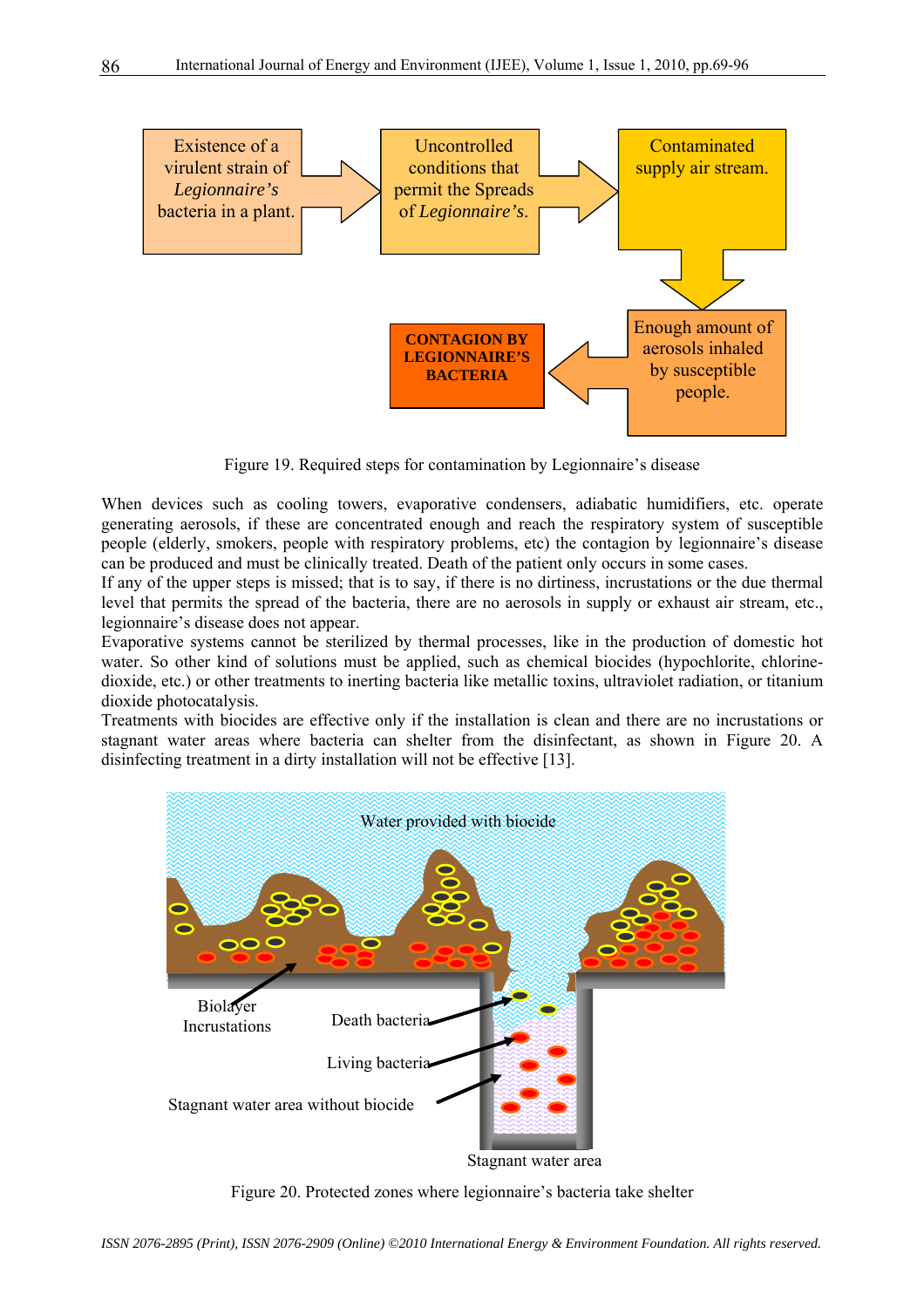Incrustations and biofilm formed, characteristic in inadequately maintained installations, come from the material ported by the air or generated by the deterioration of the metallic elements in contact with water; but they mainly come from the salt content in supply water, so it is very important to establish an adequate level of water purges to ensure lower values of salt concentration than those of saturation.

There are many disinfection processes. One example is the ultraviolet radiation that inerts supply water by modifying the bacteria genetic code, thus avoiding their proliferation. Another possibility is the titanium dioxide photocatalysis that oxidizes organic material in the supply water. These treatments are efficient if there is no possibility of bacteria contamination downstream, and it must be probed that incrustations are not produced in the ultraviolet lamps, which could avoid the bacteria exposition to the radiation.

Finally, systems to filter air and water have been introduced to avoid the bacteria supply and spread. It is important to study the variation in the pressure drop in this kind of treatments, to avoid increasing excessively the consumption of the circulation devices such as pumps and fans.

#### **6. Experimental evaporative cooling devices developed by the Research Group and experimental results**

The Thermal Engineering Research Group of the Energy Engineering and Fluidmechanics Department of the University of Valladolid has developed its work with the aim of improving the energetic efficiency in buildings, reducing the amount of energy required to provide the optimal thermal conditions inside habited spaces.

Most devices introduced below have been developed to work in a heat-recovery mode in air-conditioning systems, taking advantage of the exhaust air cooling capacity.

#### *6.1 Evaporative cooler made of ceramic pipes*

This device is a semi-indirect evaporative cooler made of ceramic pipes arranged vertically, whose aim is to take advantage of the possibilities to filter water of the ceramic material. The air stream that has to be cooled circulates outside the pipes, while the exhaust air from the room circulates inside, in contact with water introduced through the upper end of the pipes. Thus, the air inside the tubes is evaporativelly cooled.

Figure 21 show the configuration of the device operation, as well as some images of the prototype.



Figure 21. Operation configuration and images of different parts of the experimental system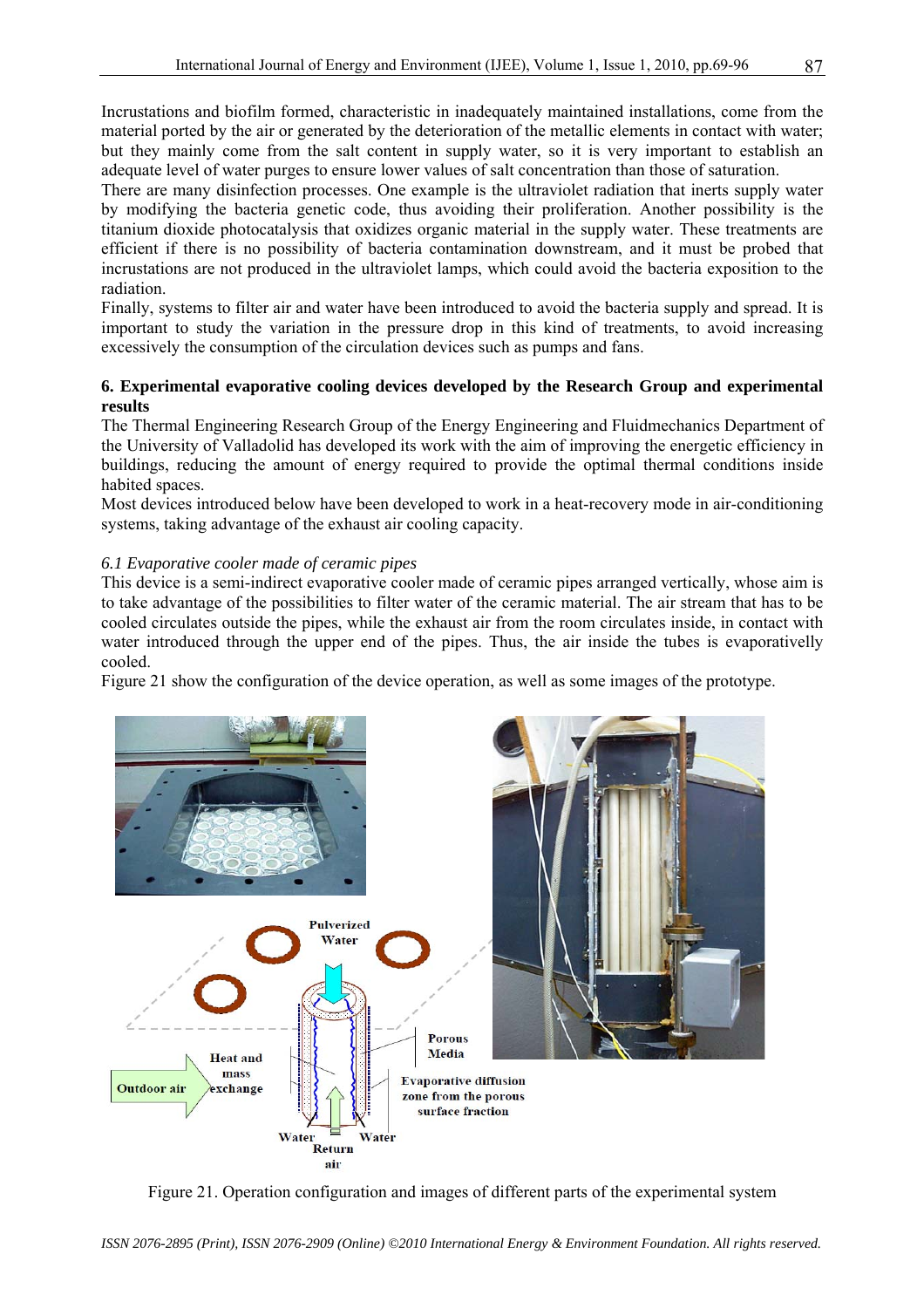The geometrical characteristics are gathered in Table 2.

| Inside diameter (di)      | 15 mm           | Pipe length    | 600 mm            |             |
|---------------------------|-----------------|----------------|-------------------|-------------|
| Outside diameter          | $25 \text{ mm}$ | Area (Ao)      | $2,3 \text{ m}^2$ |             |
| (de)                      |                 |                |                   |             |
| Wall thickness $(\delta)$ | $5 \text{ mm}$  | Disposition    | Staggered         | Sв<br>$S_T$ |
| Length T $(S_T)$          | $30 \text{ mm}$ | No. of columns |                   |             |
| Length L $(S_L)$          | $25 \text{ mm}$ | No. of rows    |                   |             |
| Length D $(S_D)$          | 29.15 mm        | No. of pipes   | 49                |             |
|                           |                 |                |                   | Sī.         |

Table 2. Geometric characteristics of the ceramic evaporative recover

Depending on the characteristics of outside air, the device has been designed in such a way that it can behave either as a direct evaporative cooler. If outside air is dry, taking advantage of its evaporative cooling capacity; or as an indirect system if outside air is humid and its dew point temperature is over that of wet bulb of the air that circulates inside the pipes. Thus it has been called "semi-indirect". The second case is characteristic of tropical climates, and this situation can result into condensation of part of the outside air humidity, due to the low humidity of the stuffy air inside the conditioned room.

Figure 22 shows a photograph of the ceramic wall when the system operates under condensation conditions, as well as the evolution zone of outside air while passing through the device. It is delimitated by the adiabatic saturation lines of outside and exhaust air (used for the phenomenon of evaporative cooling). It can be observed that in some cases in this zone supply air at the outlet of the system has a lower absolute humidity than the one it had at the inlet.



Figure 22. Photograph of the device and operation evolution working as an indirect evaporative cooler under condensation conditions

However, the most common operation way of this system is as a direct evaporative cooler. Figure 23 shows the experimental results of the device operation evolution when outside air is characteristic of a dry and hot climate, corresponding to that of continental climates during summer season. The operation parameters established to design the experimental test are: 41 C of outside air temperature, relative humidity: 16 % and air volume flow provided: 500 m<sup>3</sup>/h.

Results show that the system can cool outside air, taking advantage of its low humidity, from about 41 C to 33 C. This important difference is due to outside air cooling capacity, as its relative humidity is too low (16 %), being increased up to around 26 % at the outlet.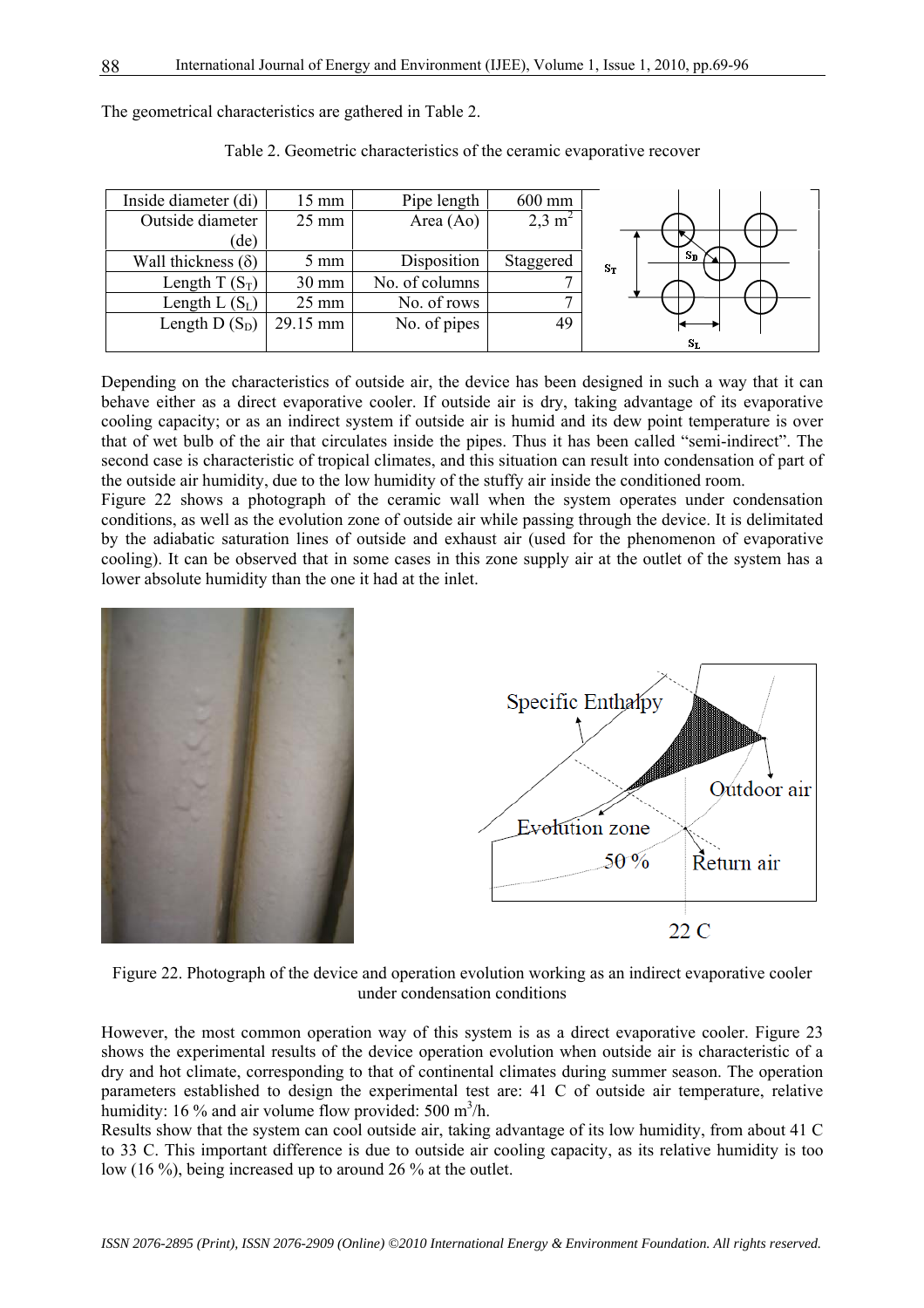

Figure 23. Characteristic test for the device operating as a direct evaporative cooler

The humidification limit of this system is established by the capacity to capillary transport water through the ceramic wall of the pipes. An increase in the amount of water capillary transported would result into higher cooling and humidifying of the air while passing through the bank of tubes. The capillary flow can be increased by using a more porous material.

The characterization of the experimental device was performed by an experimental design, considering factors such as air volume flow, inlet air temperature and relative humidity range. Some of the most characteristic experimental results obtained about the operation of the device can be looked up in the references [14].

#### *6.2 Evaporative cooler made of hollow bricks.*

Another device made of hollow bricks was designed and manufactured aiming to simplify the construction configuration of the one made of ceramic pipes. This material is also ceramic, and thus can behave as a filter for the water that evaporates into the air that we want to cool. Its porosity is much higher and the wall thickness is smaller than that of the pipes, so the amount of water transported through the ceramic wall is bigger. Other advantages of this material are its low cost; its facility to be acquired, lower fragility and furthermore salt incrustations can be more easily cleaned.

However, some disadvantages can be found, such as the numerous manufacturing defaults like hollows in the surface, cracks, burst, etc. that are not so common in ceramic pipes. This problem requires a previous checking and selection of the bricks that are going to be used to manufacture the experimental device.

The device has been dimensioned to enable it to operate with its hollows filled with still water that passes through the ceramic wall of the brick with a certain flow that depend on its pressure, which can be modified by varying the feeding water column.

In the case study, water fills the hollows and come from an upper tank were it is accumulated after being evaporatively cooled with the aid of the stuffed exhaust air from the conditioned room. Given that water is filling the hollows in stillness, it is not circulating through the device and that the main evaporative cooling process is produced into the outside air stream, the cooling capacity only depends on the conditions of the air that has to be cooled [15].

The experimental device is made of 12 hollow bricks arranged in groups of 4. Each brick has a waterfeeding system and an air outlet, ensuring that the hollows of the bricks are completely filled with water. Outdoor air circulates outside the bricks, in three shell passes.

Figures 24 and 25 show the operation configuration of the experimental device as well as some photographs of the manufacturing process, respectively.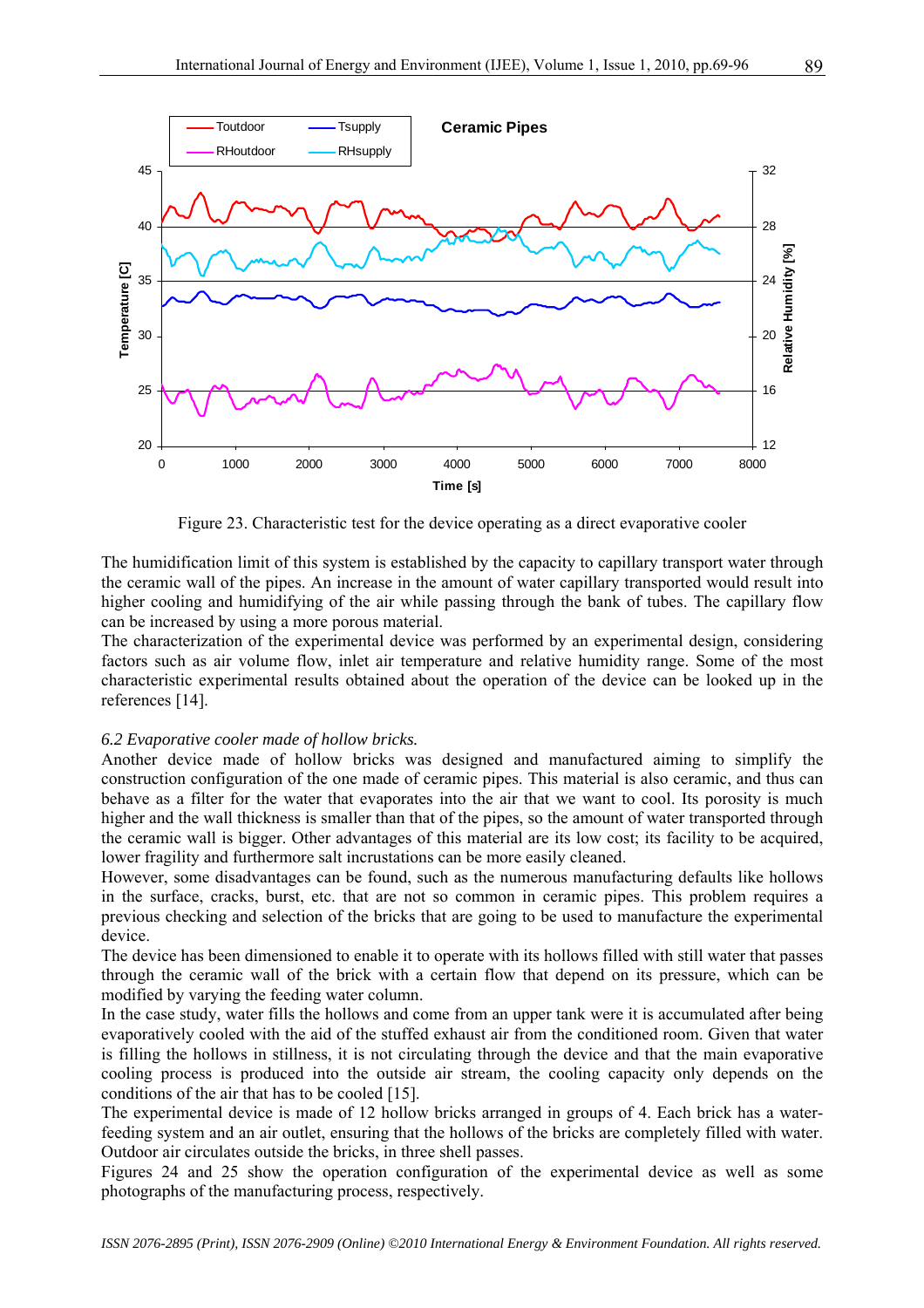

Figure 24. (a) Outdoor air circulation scheme Figure 24. (b) Operation configuration of the bricks



Figure 25. Photographs of the manufacturing process

The system works as a direct evaporative cooler, where the primary air stream is cooled by the water evaporation from the outerwall of the bricks into that air. The cooling capacity of the device depends on the amount of evaporated water from the humid surface into the air. Thus, the mechanisms of masstransfer are consequence of the mass-diffusion through the ceramic material (water capillary transported) and the convective diffusion due to the vapour pressure of water gradient between the surface and the air. Figure 26 shows the system behaviour in similar conditions to the ones established for the semi-indirect evaporative recover made of ceramic pipes introduced before. This test has been performed for outside air temperature of 40 C, 18 % of relative humidity and 540 m<sup>3</sup>/h.

The graph shows how air can be cooled from 40 C to 32 C just taking advantage of the cooling capacity of the evaporative system, being able to provide differences of temperature between inlet and outlet air close to those of the recovering system made of ceramic pipes. Moreover, the cooling capacity in this case is also associated to the increase of outside air relative humidity.

Thus, the system's cooling capacity is similar to the one obtained for the ceramic pipes, while this new device has more advantages.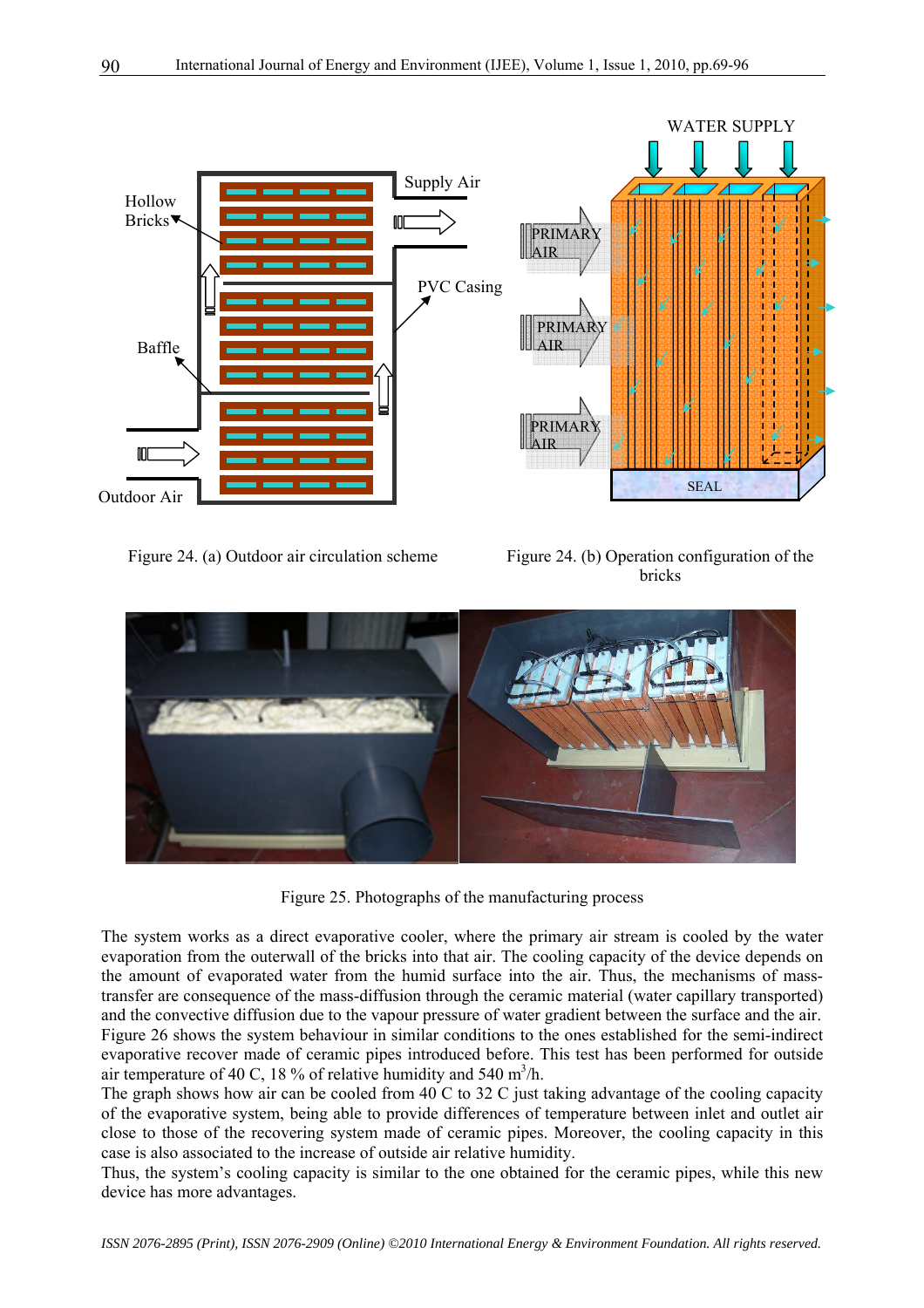

Figure 26. Characteristic test for the device operating with dry outdoor air

#### *6.3 Textile evaporative cooler*

It has been traditionally and widely used to cool air in dry and hot climates to dispose humid clothes in the room that has to be conditioned.

With the aim to reduce the size and weight of the systems introduced before, which are made of ceramic material, another device mainly made of wet textile band has been designed, manufactured and characterised. It is basically a cotton band of 25 cm width and 1600 cm length, disposed in a plasticized wire matrix. The cloth is humidified with the aid of an upper water distributor, which is fed by pumping water from a lower tank.

The advantages of this new system are: its easy manufacture; simple maintenance, limited to the periodic cleaning of the textile material; and its low consumption. On the other hand, contrary to ceramic-based devices it does not present the advantage of filtering the water that is evaporated into the primary air stream. Moreover, given that the mass-exchange through convective processes is produced in both sides of the cloth, the surface from which the water evaporates to evaporatively cooling the air is much bigger. In the experimental prototype the real effective area is estimated to be about 7  $m^2$ , for part of the surface is not effective due to the edge effects characteristics in the design.

The main disadvantage is the risk of legionnaire's disease. In fact, water used in the process must be previously treated with a biocide. However, water temperature is close to the wet bulb air temperature, being in most cases below the necessary value to permit the spread of the bacteria. On the other hand, humidification is produced from a humid surface, thus not appearing aerosols by dragging drops from it if air velocity is not very high.

In Figures 27 and 28 some photographs of the experimental device manufacturing steps are shown. It can be noticed that extruded polystyrene separators are needed to ensure that the air paths are open between the clothes. The upper distributor and lower water tank provided with a pump are also shown.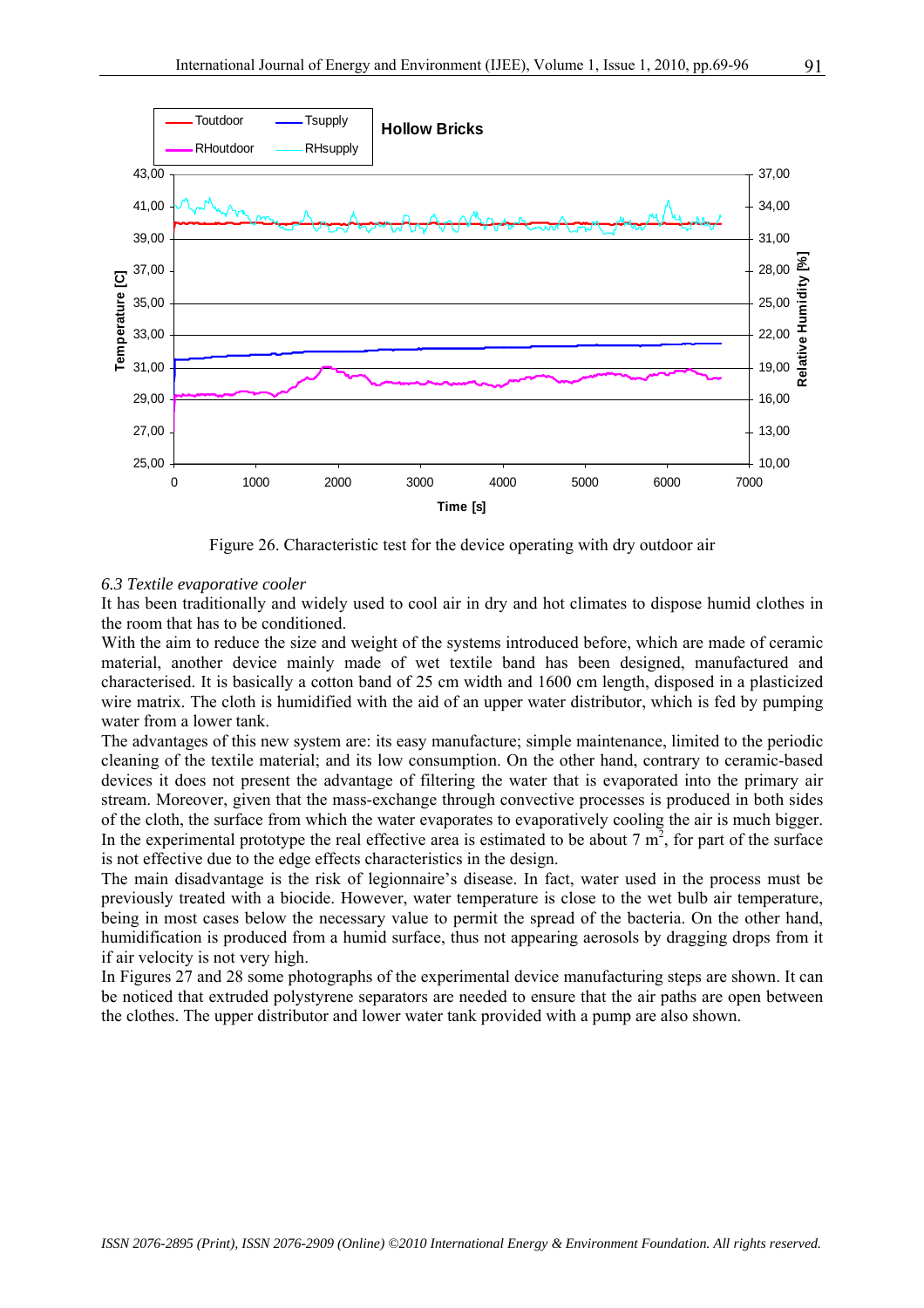

Figure 27. Photographs of the manufacturing process of the textile evaporative cooler



Figure 28. Final image of the textile evaporative cooler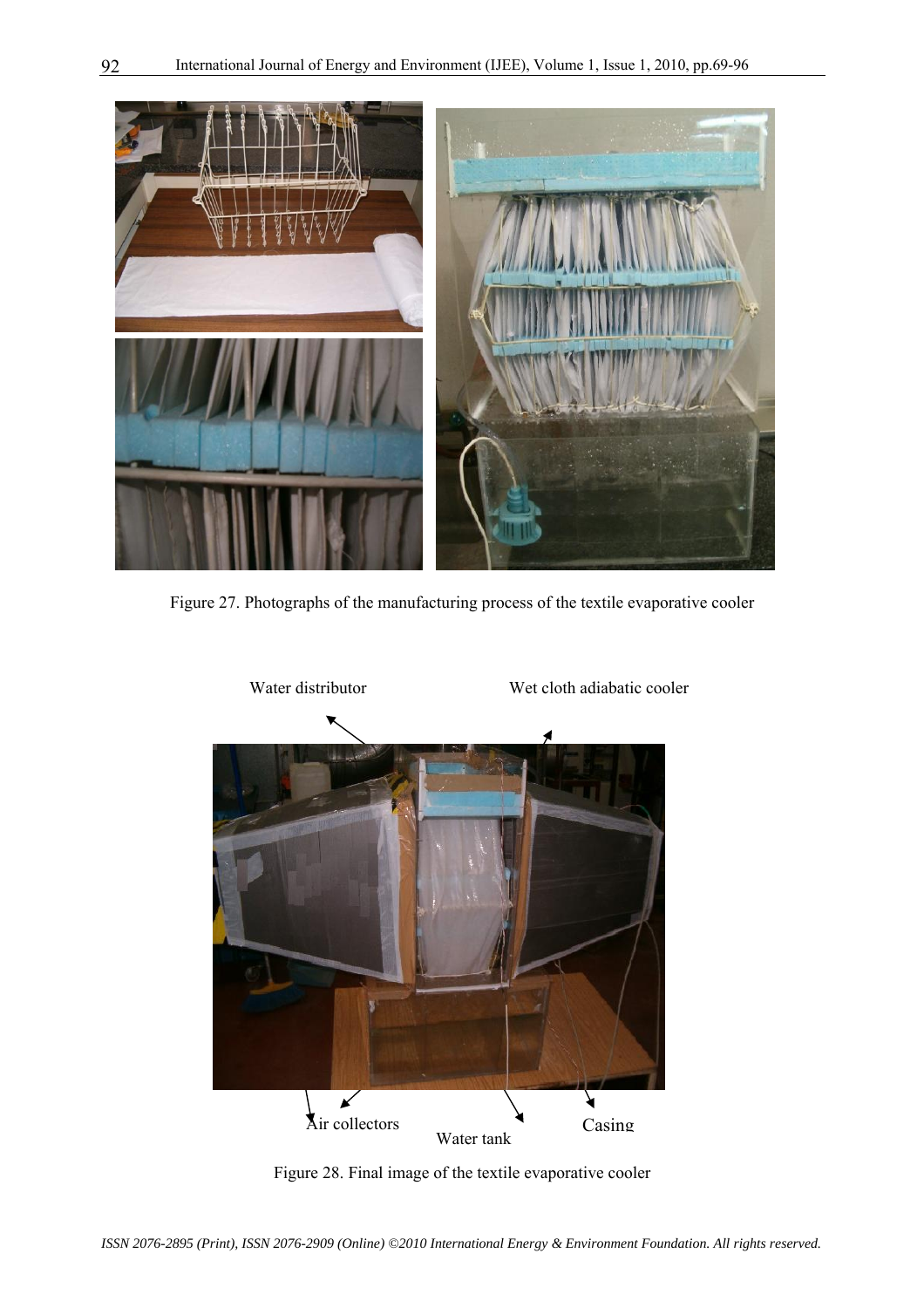The whole device has been connected to an Air Treatment Unit to permit reproducing different conditions of outdoor air that could experimentally characterize the cooling capacity and humidity variation of the system. The maximum air volume flow provided by this system is  $480 \text{ m}^3/\text{h}$ , which is slightly below the values established in previous tests for the other experimental evaporative devices.

This experimental configuration does not permit controlling the temperature at the outlet, so outdoor air temperature is not constant though it allows studying the behaviour of the system when it varies.

Similar to the other systems introduced, in Figure 29 gathers the experimental results obtained with this new prototype for similar outdoor air conditions already studied with the other two, characteristic of continental climates during summer season (about 37-42 C and RH: 15 %).



Figure 29. Experimental results obtained for the textile evaporative cooler

Regarding the experimental results obtained, it is inferred that the device can cool the air from its initial conditions of 40 C to 25 C, conditions that are included in the comfort area defined by ASHRAE (Figure 30). As well as the other two cases, cooling is performed as a consequence of an increase in the humidity level, though in this case it is more effective for not being limited by the capillary transport of water. Actually, it only depends on the convective mass-diffusion process originated by the gradient of vapour concentration between the wet cloth and the air that has to be cooled.

Nevertheless, it should be noticed that the thermal sensation for the defined conditions of outdoor air would correspond to an extremely hot environment, while the air conditions obtained after being treated by the evaporative cooling system would correspond to a slightly hot environment which could be neutralised for example by modifying the air velocity in the occupied area, in order to increase the effect of the convective cooling of the skin.

Despite the disadvantages noted and the precautions suggested for its use, this system appears to be an interesting energetic alternative for cooling ventilation air.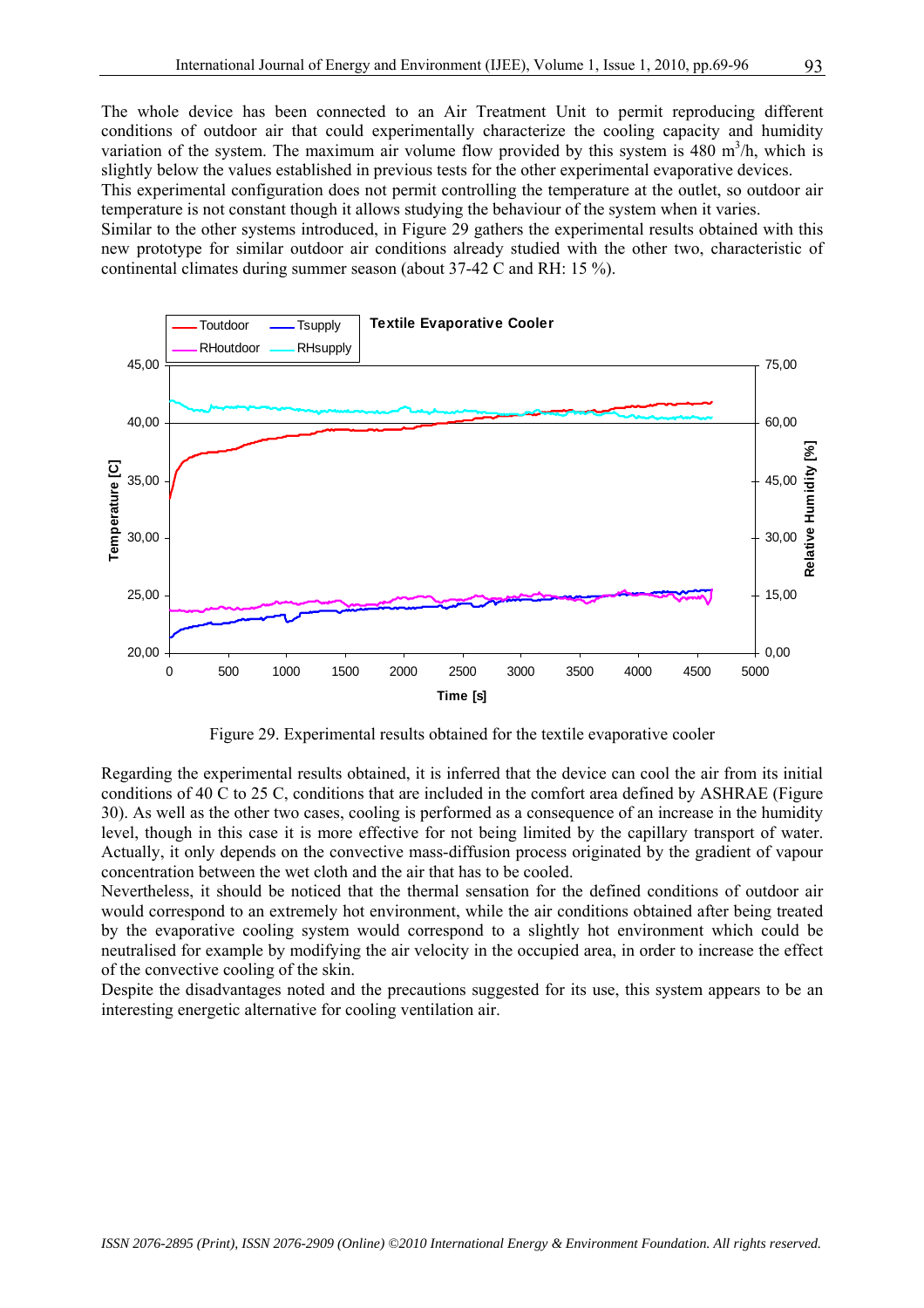

Figure 30. Zone of thermal comfort defined by ASHRAE

#### **7. Conclusions**

The phenomenon of evaporative cooling has being traditionally used to cool air; however, it is not very applied despite its high energetic efficiency currently, due to problems related to this process, such as legionnaire's disease or the device maintenance, but mainly to the strong prominence of other conventional cooling systems such as mechanic compression.

The necessity to reduce the energetic consumption in buildings to fit to the numerous international normative and protocols, ensuring an adequate comfort level inside, lead to the importance of developing alternative processes to reduce the dependence of this sector on fossil fuels. There are many interesting alternatives for heating processes, such as the ones provided by solar energy applications. On the other hand, to cool air in summer, mainly in hot and dry climates, the process of evaporative or adiabatic cooling appears as an alternative.

There are many systems that can operate as direct, indirect or mixed evaporative coolers, depending on whether to neutralise the internal loads it is adequate to adiabatically cool the air or it is required a sensible cooling with an indirect system, less effective but avoiding humidification of supply air.

Although evaporative systems consume water, also power plants require water consumption in the production of the electricity used by the conventional air-conditioning systems.

The problems associated to contamination by legionnaire's bacteria can be minimized by different proceedings such as an adequate cleaning of the systems, treatments with chemical or physical biocides, ensuring that the bacteria concentration in the evaporated water is not important, avoiding elements filled with still water, the generation of aerosols, etc. It must be considered that it is a problem to take into account, but that should not avoid the use of these really energetic effective cooling systems.

Three experimental prototypes have been introduced, which have been designed, manufactured and characterised by the Thermal Engineering Research Group of the University of Valladolid. The experimental results have been obtained for similar conditions of outdoor air typical of dry and hot summers, 40 C and low relative humidity.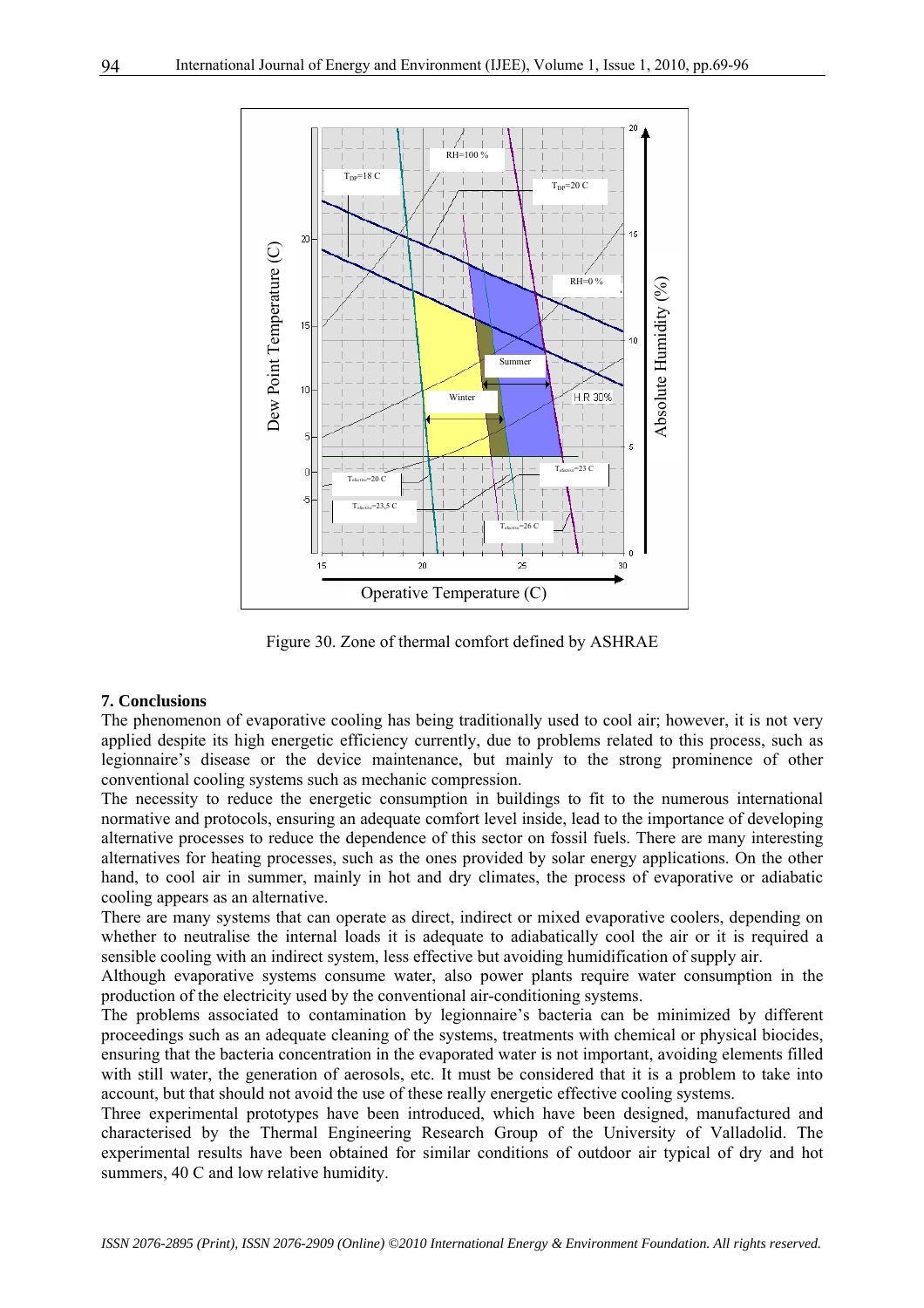The results obtained for the two systems based in ceramic materials, the one made of ceramic pipes in a recovering configuration and the direct evaporative cooler, are quite similar. Their main advantage is that the operation of the system permits the previous filtering of the water that evaporates into the air. However, their cooling capacity is limited because the amount of evaporated water depends on the massdiffusion through the ceramic wall, being this fact the main resistance in the mass-exchange process, limiting the cooling capacity of these systems.

Finally, the direct evaporative cooler made of cloth, presents a higher efficiency than the first two ones, as it permits cooling air with low humidity content from 40 C to the comfort conditions established by ASHRAE.

The places where these systems result to be more effective are those characterised by dry and hot climates. However, evaporative cooling systems in a recovering configuration can be applied in whatever climate, as they take advantage of stuffed exhaust air from conditioned rooms, whose conditions are close to those of comfort, to cool the water used in the evaporative process.

#### **Acknowledgements**

This work forms part of the research being carried out within the framework of the "Reduction of energy consumption and carbon dioxide emission in buildings combining evaporative cooling, free cooling and energy recovery in all-air systems", Prof. Eloy Velasco Gómez would like to thank the project supported by the Ministry of Science and Technology through the call for scientific research and technological development research projects. Reference number ENE2008-02274/CON.

Prof. Francisco Javier Rey would like to thank the Consejería de Educación, Dirección General de Universidades e Investigación of Junta de Castilla y León for the support given to the Excellence Research Group GR181 within whose framework is being carried out the project "Design, manufacturing and characterization of a combined system of high energetic efficiency air-conditioning: semi-indirect ceramic evaporative cooler, air solar thermal collectors, and heat pump".

#### **References**

- [1] Pérez-Lombard L., Ortiz J., Pout C. A review on buildings energy consumption information. Energy and Buildings 2008, (40) 394–398.
- [2] European Parliament and of the Council. energy performance of buildings. Directive 2002/91/EC the of 16 December 2002.
- [3] EN ISO 7730:2005. Ergonomics of the thermal environment -- Analytical determination and interpretation of thermal comfort using calculation of the PMV and PPD indices and local thermal comfort criteria.
- [4] Bowen A.B. Cooling achievement in the gardens of Moghul India. Proceedings of the International Passive and Hybrid Cooling Conference, Miami Beach, FL 1981.
- [5] Shakerin S. Water and fountains in history. ASME Fluids Engineering Division Conference. Boston, 2000.
- [6] Watt J.R.; " Evaporative Air Conditioning Handbook", Editorial Chapman & Hall, New York, 1986.
- [7] Pescod D. An Evaporative Air Cooler using a Plate Heat Exchanger, CSIRO Division of Mechanical Engineering Transactions, Victoria, Australia, 1974.
- [8] ASHRAE Handbook. 2000 Systems and Equipment. Chapter 19. Evaporative air cooling equipment. 19.1-19.8.
- [9] Rey Martínez, F.J., Velasco Gómez E., Álvarez-Guerra M., Molina Leyva, M. Refrigeración evaporativa. El Instalador. 2000.
- [10] ASHRAE Standard Project Committee SPC 133; "Method of Testing Direct Evaporative Air Coolers", ASHRAE, Inc., Atlanta, 1997.
- [11] ASHRAE Standard Project Committee SPC 143; "Method of Testing for Rating Indirect Evaporative Air Coolers", ASHRAE, Inc., Atlanta, 1997.
- [12] UNE 100030 IN 2005. Guía para la prevención y control de la proliferación y diseminación de la legionella en instalaciones. AENOR. 2005.
- [13] Velasco E. Rey F.J., Tejero A. Mantenimiento de sistemas de enfriamiento evaporativo. Mundo HVACR (Heating Ventilation Air Conditioning and Refrigeration), 2009, (99), Mexico. (34-35).